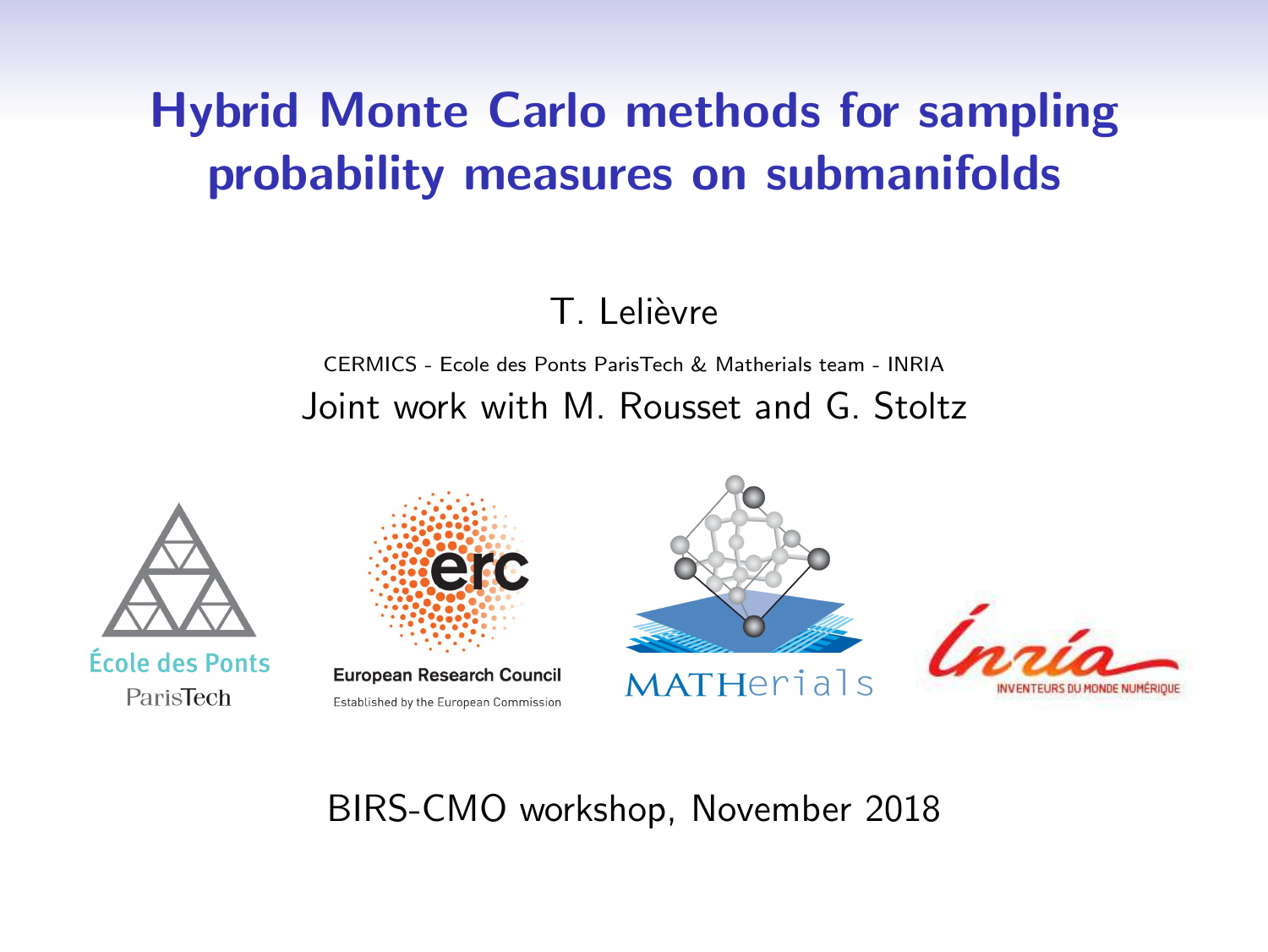# **Objective**

Let us be given a submanifold of  $\mathbb{R}^d$ :

$$
\mathcal{M}=\left\{q\in\mathbb{R}^d,\,\xi(q)=0\right\}
$$

where  $\xi : \mathbb{R}^d \to \mathbb{R}^m$  is a given smooth function (with  $m < d$ ) such that

$$
G(q) = [\nabla \xi(q)]^T \nabla \xi(q) \in \mathbb{R}^{m \times m}
$$

is an invertible matrix for all q in a neighborhood of  $M$ . The objective is to sample the probability measure:

$$
\nu(dq) = Z_{\nu}^{-1} e^{-V(q)} \sigma_{\mathcal{M}}(dq), \qquad Z_{\nu} = \int_{\mathcal{M}} e^{-V(q)} \sigma_{\mathcal{M}}(dq) < \infty,
$$

where  $\sigma_{\mathcal{M}}(dq)$  is the Riemannian measure on M induced by the scalar product  $\langle \cdot, \cdot \rangle$  defined in the ambient space  $\mathbb{R}^d$ .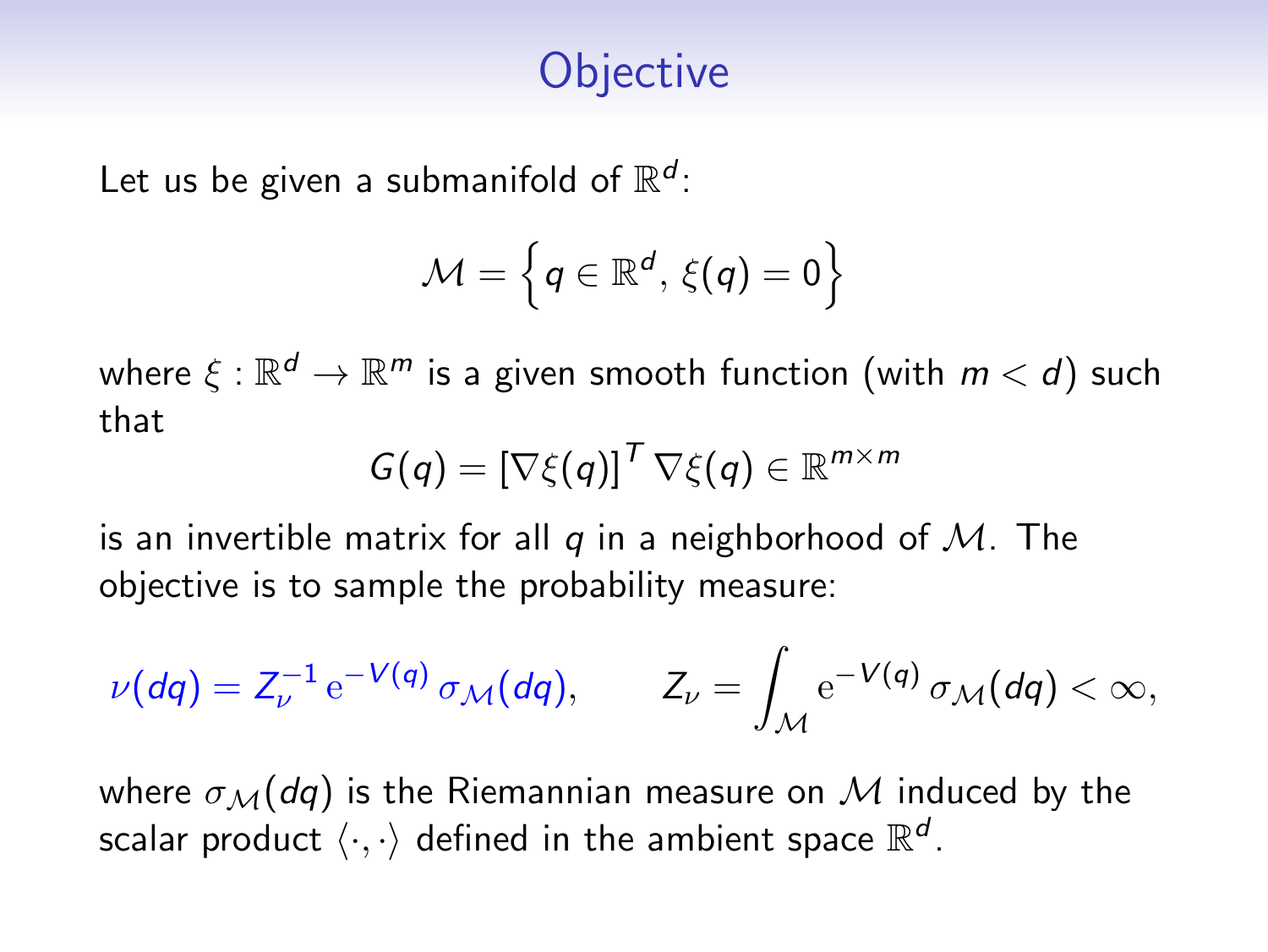### **Motivation**

Such problems arise in many contexts: constrained mechanical systems with noise, statistics, ...

One example is computational statistical physics: free energy calculations. If  $X \sim \rho$  where  $\rho(dq) = Z^{-1} e^{-V(q)} dq$ , then  $\xi(X) \sim \xi_\# \rho$ . Let us define  $A : \mathbb{R}^m \to \mathbb{R}$  by:

$$
e^{-A(z)}dz=\xi_{\#}\rho(dz).
$$

Then, using the co-area formula,

$$
\nabla A(0) = \mathbb{E}_{\rho}(f(X)|\xi(X) = 0) = \int_{\mathcal{M}} f(q) \tilde{\nu}(dq)
$$

where  $f = G^{-1} \nabla \xi \cdot \nabla V - \text{div} (G^{-1} \nabla \xi)$  and

$$
\tilde{\nu}(dq) = Z_{\tilde{\nu}}^{-1} e^{-\tilde{V}(q)} \sigma_{\mathcal{M}}(dq)
$$

where  $\tilde{V}(q) = V(q) + \frac{\ln \det G(q)}{2}$ .  $\longrightarrow$  Thermodynamic integration.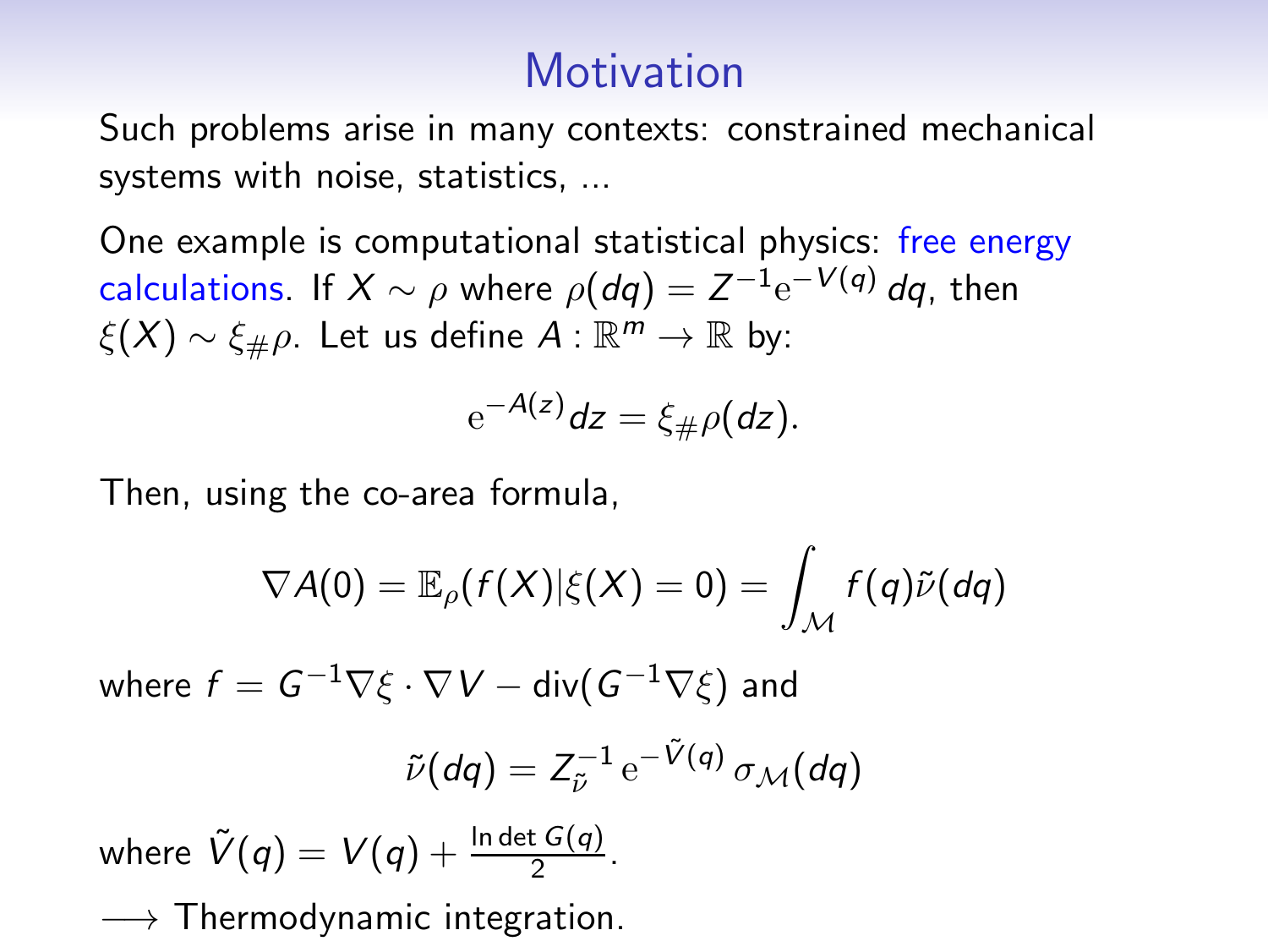[The constrained overdamped Langevin dynamics](#page-4-0)

[The constrained Langevin dynamics](#page-7-0)

[The reverse projection check](#page-15-0)

[Numerical experiments](#page-23-0)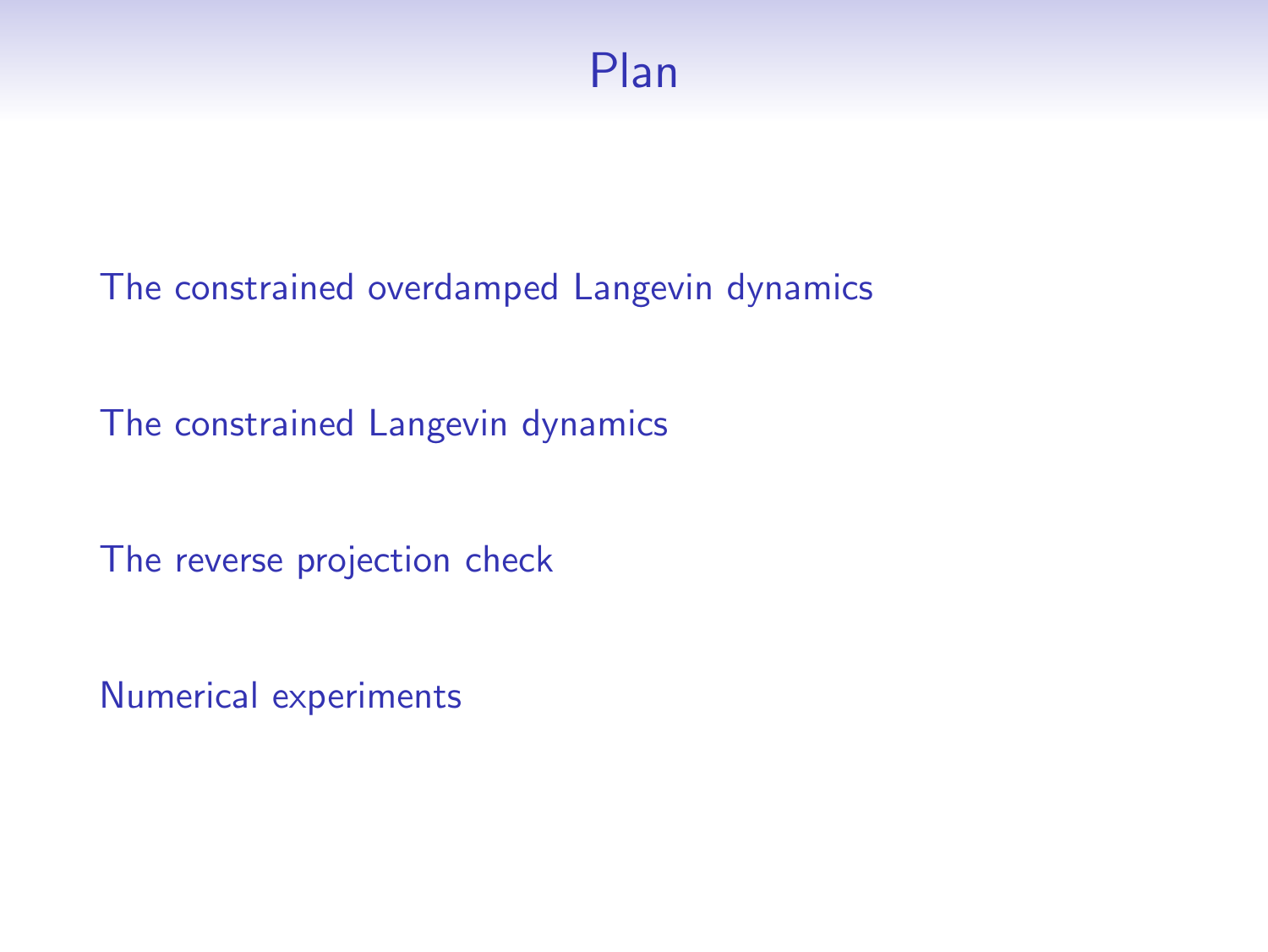# <span id="page-4-0"></span>Step 1: the overdamped Langevin dynamics  $(1/3)$

The constrained overdamped Langevin dynamics ( $W_t$  is a d-dimensional Brownian motion):

$$
\begin{cases} dq_t = -\nabla V(q_t) dt + \sqrt{2} dW_t + \nabla \xi(q_t) d\lambda_t\\ d\lambda_t \in \mathbb{R}^m \text{ such that } \xi(q_t) = 0 \end{cases}
$$

is ergodic with respect to  $\nu$ . It can indeed be rewritten as:

$$
dq_t = \Pi(q_t) \circ (-\nabla V(q_t) dt + \sqrt{2} dW_t)
$$

where ○ denotes the Stratonovitch product and

$$
\Pi(q) = \mathrm{Id} - \nabla \xi(q) G^{-1}(q) [\nabla \xi(q)]^T
$$

is the orthogonal projector from  $\mathbb{R}^d$  to  $T_q\mathcal{M}.$  One can then use the divergence theorem on manifolds to prove that its unique  $invariant$  measure is  $\nu$  [Ciccotti, TL, Vanden-Einjden, 2008].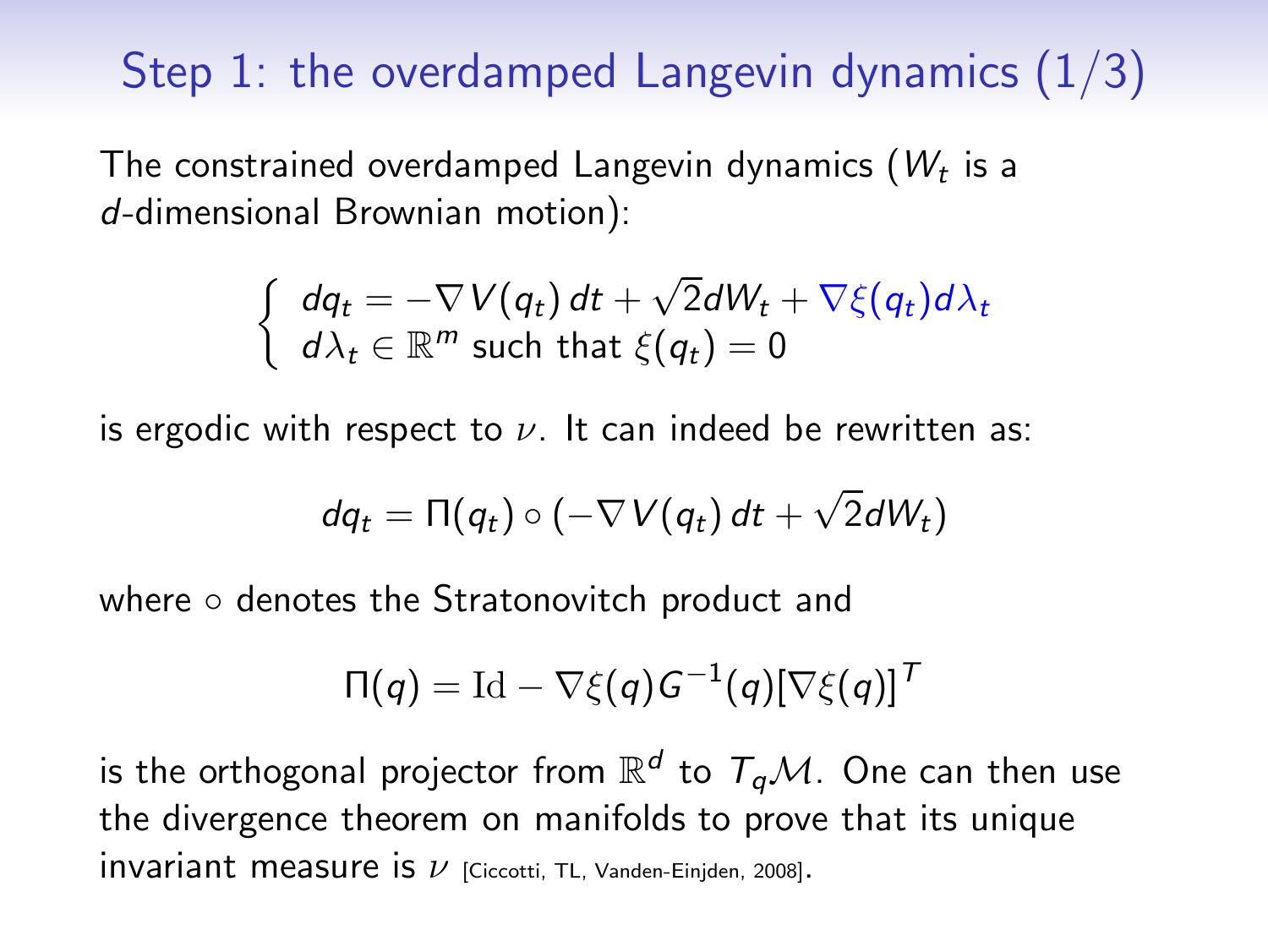Discretization of the constrained overdamped Langevin dynamics:

$$
\begin{cases}\n q^{n+1} = q^n - \nabla V(q^n) \Delta t + \sqrt{2\Delta t} G_n + \nabla \xi(q_n) \lambda^n \\
 \lambda^n \in \mathbb{R}^m \text{ such that } \xi(q^{n+1}) = 0\n\end{cases}
$$

where  $G_n \sim \mathcal{N}(0, \text{Id}).$ 

*Remark*: By choosing  $V = \tilde{V}$ , an approximation of  $\nabla A(0)$  is given by the average of the Lagrange multipliers:

$$
\lim_{T\to\infty}\lim_{\Delta t\to 0}\frac{1}{T}\sum_{n=1}^{T/\Delta t}\lambda^n=\nabla A(0).
$$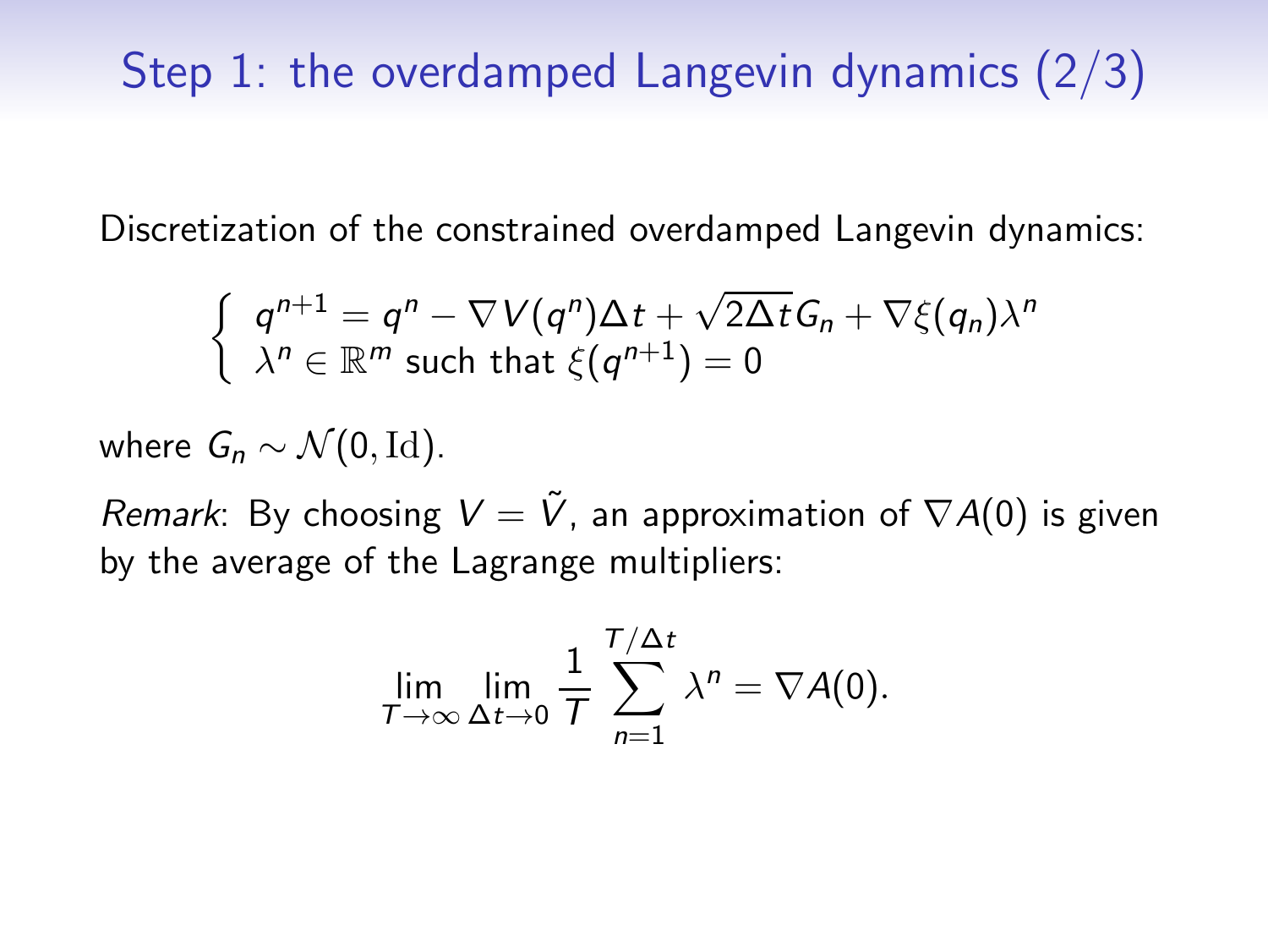# Step 1: the overdamped Langevin dynamics (3/3)

Time discretization implies a bias, which is of order  $\Delta t$ . Let  $\nu_{\Delta t}$ be the invariant measure for  $(q^n)_{n\geq 0}$ , then  $_{\rm [Faou,~TL,~2010]}$ : for all smooth function  $\varphi : \mathcal{M} \to \mathbb{R}$ ,  $\exists C$ , for small  $\Delta t$ ,

$$
\left|\int_{\mathcal{M}}\varphi d\nu_{\Delta t}-\int_{\mathcal{M}}\varphi d\nu\right|\leq C\Delta t.
$$

The proof is based on expansions à la Talay-Tubaro.

How to eliminate the bias?

Metropolis-Hastings is not easy to apply since the probability to go from  $q^n$  to  $q^{n+1}$  does not have a simple analytical expression.

Idea: lift the problem to phase space in order to use the symmetry up to momentum reversal of the constrained Hamiltonian dynamics.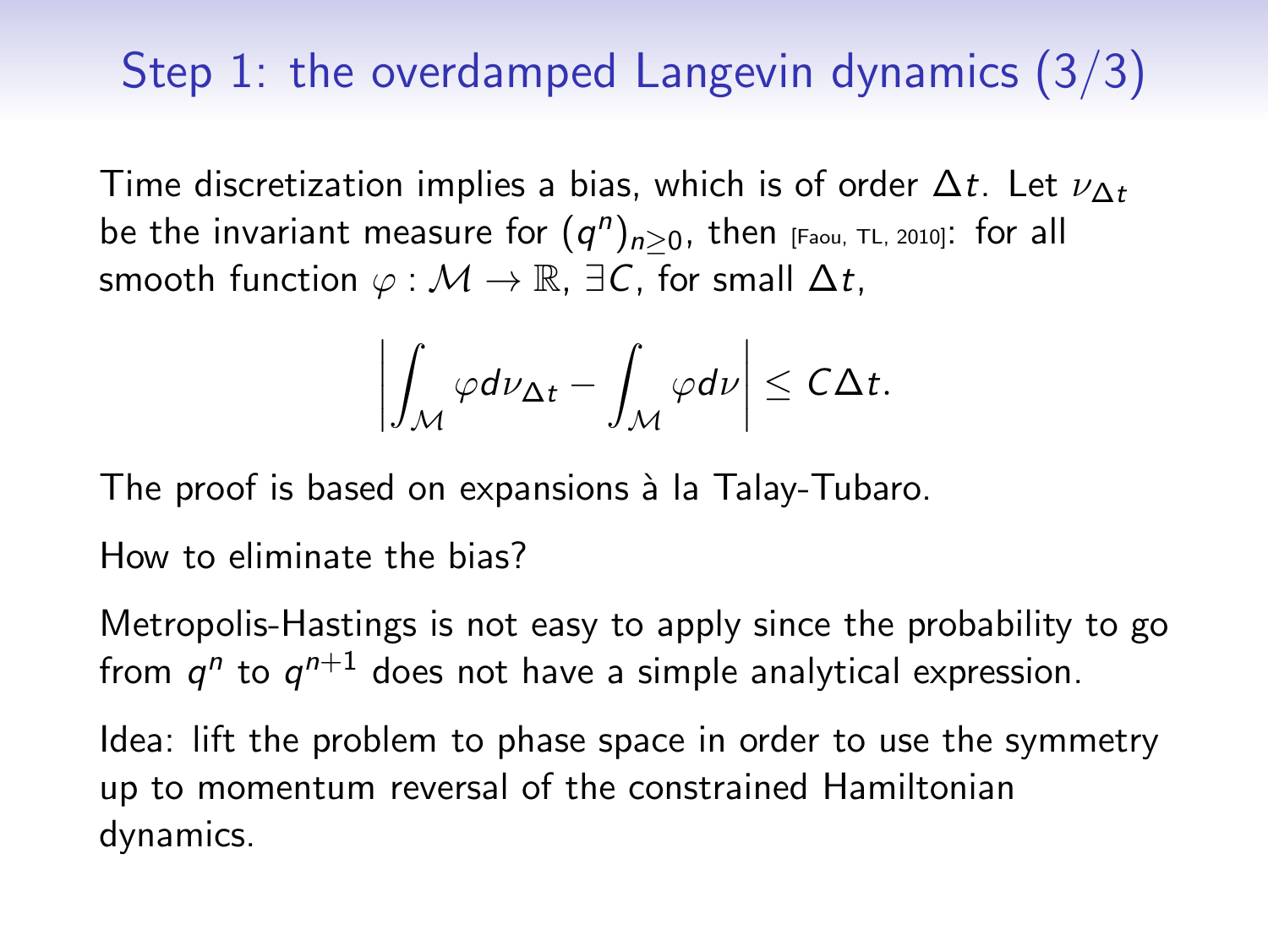## <span id="page-7-0"></span>Step 2: the Langevin dynamics  $(1/8)$ Extended measure in phase space:

$$
\mu(dq\,dp)=Z_{\mu}^{-1}\mathrm{e}^{-H(q,p)}\,\sigma_{T^*\mathcal{M}}(dq\,dp)
$$

where  $H(q,p)=V(q)+\frac{|p|^2}{2}$  $\frac{21}{2}$  and  $\sigma_{\mathcal{T}^*\mathcal{M}}(d q \, dp)$  is the phase space Liouville measure on

$$
\mathcal{T}^*\mathcal{M} = \Big\{ (q,p) \in \mathbb{R}^d \times \mathbb{R}^d, \, \xi(q) = 0 \text{ and } \left[ \nabla \xi(q) \right]^T p = 0 \Big\}.
$$

The marginal of  $\mu$  in q is  $\nu$ . Indeed, the measure  $\mu$  rewrites:

$$
\mu(dq\,dp)=\nu(dq)\,\kappa_q(dp)
$$

where

$$
\kappa_q(dp)=(2\pi)^{\frac{m-d}{2}}\mathrm{e}^{-\frac{|p|^2}{2}}\sigma_{T_q^*\mathcal{M}}(dp)
$$
\nwith  $T_q^*\mathcal{M}=\left\{p\in\mathbb{R}^d,\left[\nabla\xi(q)\right]^T p=0\right\}\subset\mathbb{R}^d$ .

Remark: Here and in the following, we assume for simplicity that the mass tensor  $M = Id$ . It is easy to generalize the algorithm and the analysis to the case  $M \neq \mathrm{Id}$ .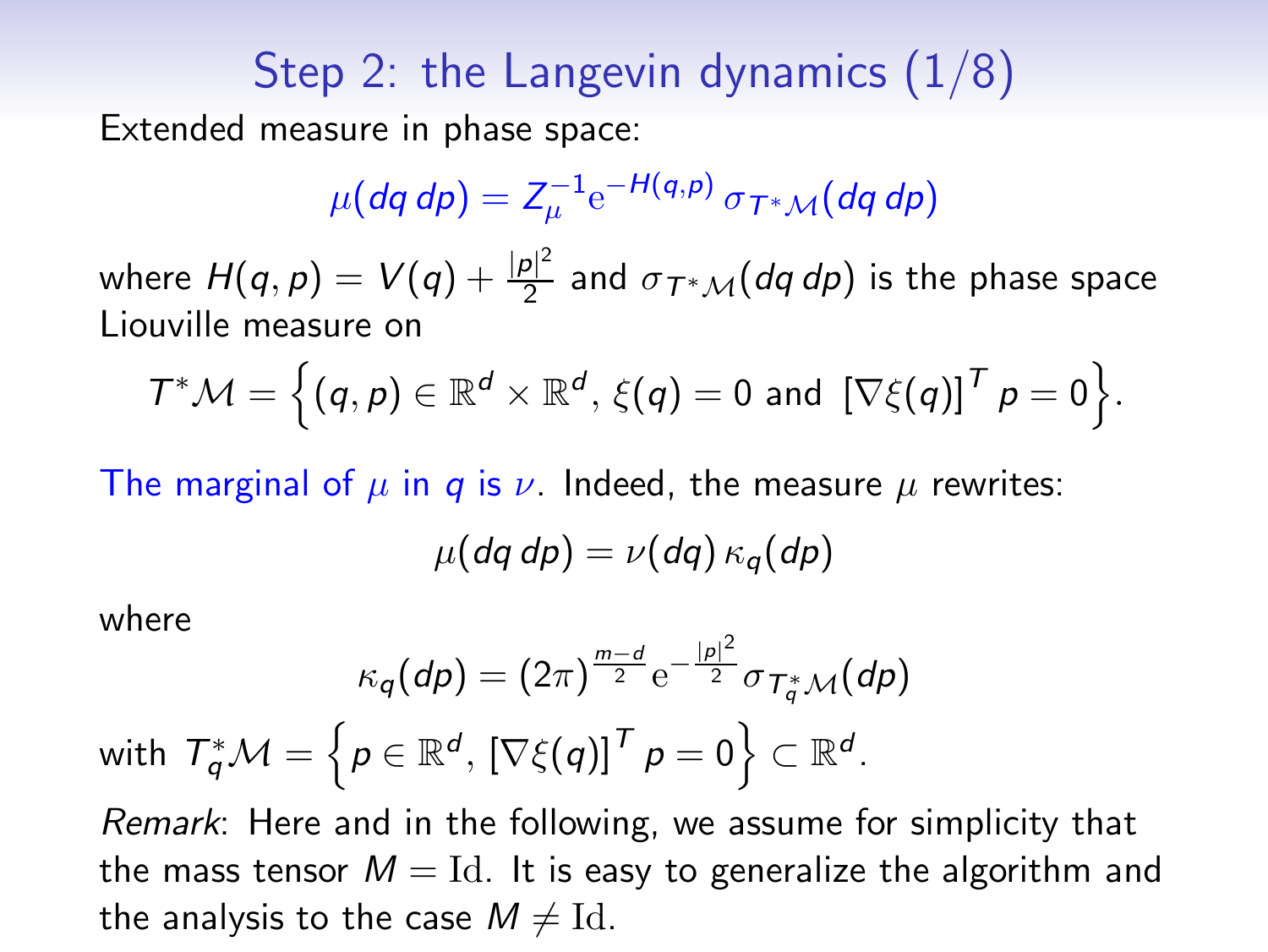# Step 2: the Langevin dynamics (2/8)

The constrained Langevin dynamics ( $\gamma > 0$  is the friction parameter)

$$
\begin{cases}\n dq_t = p_t dt \\
 dp_t = -\nabla V(q_t) dt - \gamma p_t dt + \sqrt{2\gamma} dW_t + \nabla \xi(q_t) d\lambda_t \\
 \xi(q_t) = 0\n\end{cases}
$$

is ergodic with respect to  $\mu$ . Notice that  $[\nabla \xi(q_t)]^T p_t = 0$ . It can be seen as the composition (operator splitting) of two dynamics:

• the constrained Hamiltonian dynamics:

$$
\begin{cases}\n dq_t = p_t dt \\
 dp_t = -\nabla V(q_t) dt + \nabla \xi(q_t) d\lambda_t \\
 \xi(q_t) = 0.\n\end{cases}
$$

• the Ornstein-Uhlenbeck process on momenta:

$$
\begin{cases} dq_t = 0 \\ dp_t = -\gamma p_t dt + \sqrt{2\gamma} dW_t + \nabla \xi(q_t) d\lambda_t \\ \left[\nabla \xi(q_t)\right]^T p_t = 0. \end{cases}
$$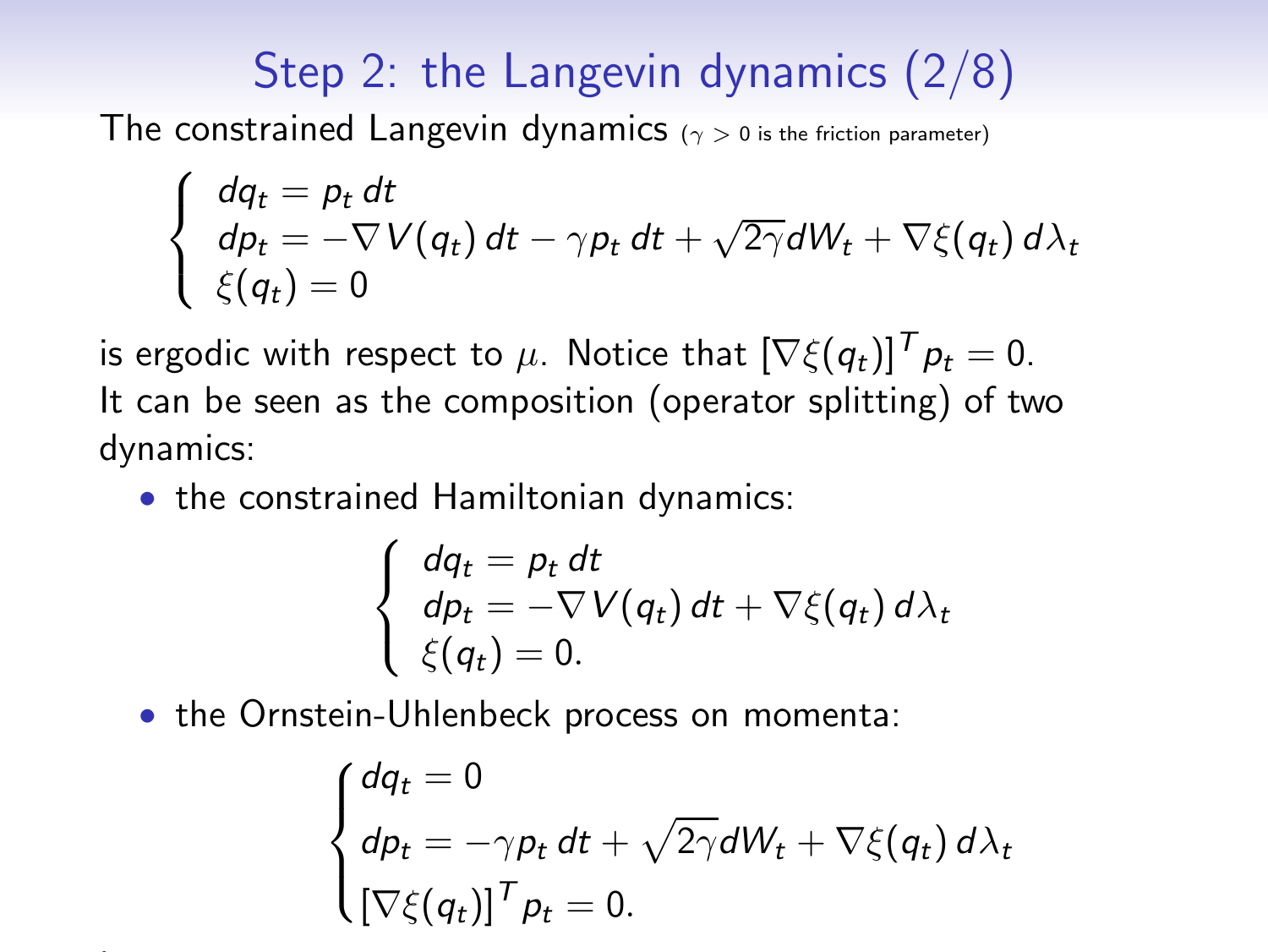# Step 2: the Langevin dynamics (3/8)

Discretization of the Ornstein-Uhlenbeck process on momenta: midpoint Euler leaves the measure  $\kappa_{\bm{q}^n}$  and thus  $\mu$  invariant:

$$
\begin{cases}\n\rho^{n+1} = \rho^n - \frac{\Delta t}{2} \gamma (\rho^n + \rho^{n+1}) + \sqrt{2\gamma \Delta t} \ G^n + \nabla \xi(q^n) \ \lambda^n, \\
\nabla \xi(q^n)^\top \rho^{n+1} = 0,\n\end{cases}
$$

In the following, we denote one step of this dynamics by  $\Psi_{\Delta t}^{OU}:T^*\mathcal{M}\rightarrow T^*\mathcal{M}$ :  $\Psi_{\Delta t}^{OU}(q^n, p^n) = (q^n, p^{n+1}).$ 

Remark: The projection is always well defined, and easy to implement:

$$
p^{n+1} = \Pi^*(q^n) \left( \frac{(1 - \Delta t \gamma/2) p^n + \sqrt{2 \gamma \Delta t} G^n}{1 + \Delta t \gamma/2} \right)
$$

where

$$
\Pi^*(q) = \mathrm{Id} - \nabla \xi(q) G^{-1}(q) [\nabla \xi(q)]^T
$$

is the orthogonal projector from  $\mathbb{R}^d$  to  $\mathcal{T}_q^*\mathcal{M}.$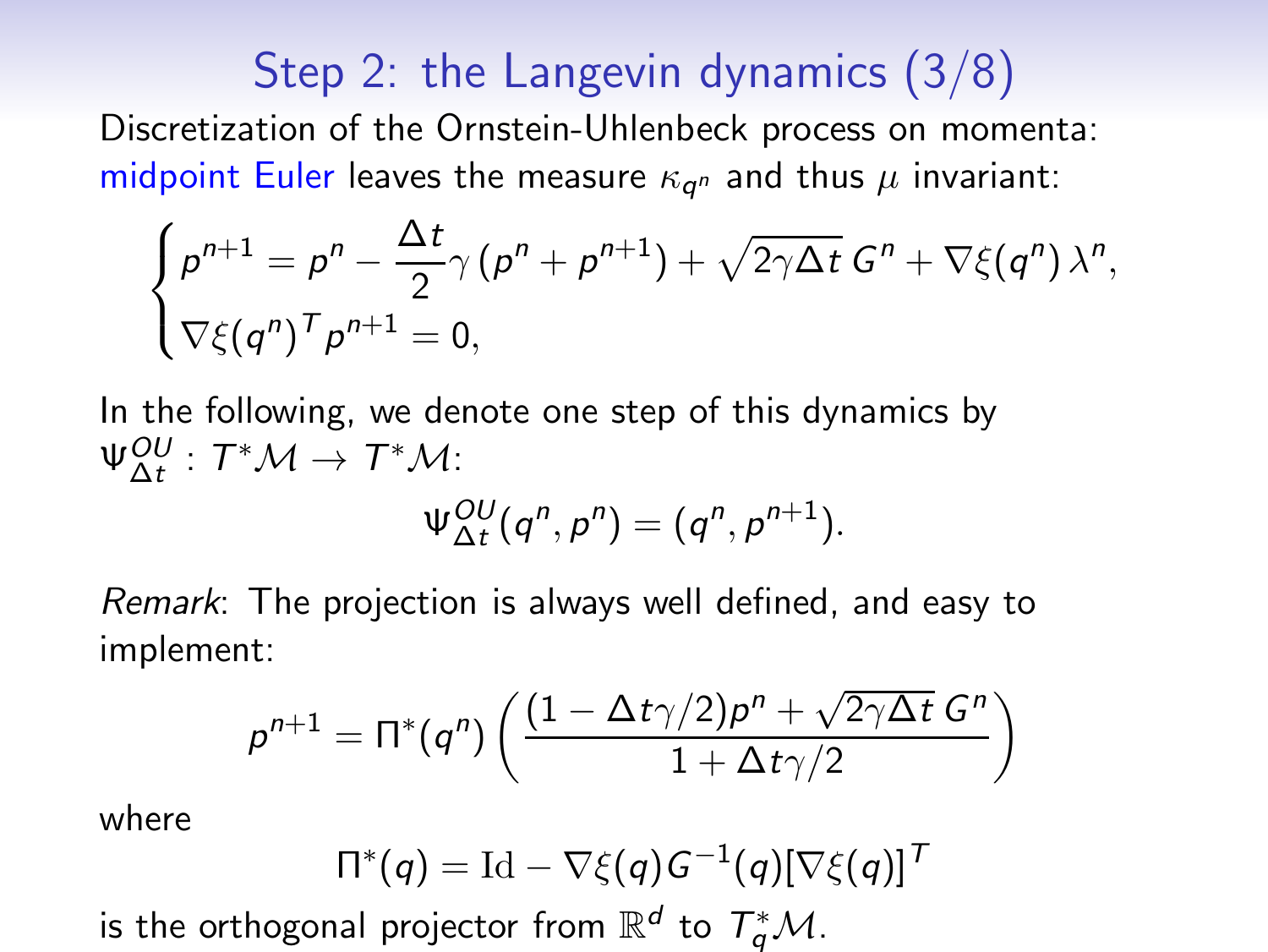## Step 2: the Langevin dynamics (4/8) Discretization of the constrained Hamiltonian dynamics (RATTLE):

$$
\begin{cases}\n\rho^{n+1/2} = \rho^n - \frac{\Delta t}{2} \nabla V(q^n) + \nabla \xi(q^n) \lambda^{n+1/2}, \\
q^{n+1} = q^n + \Delta t \rho^{n+1/2}, \\
\xi(q^{n+1}) = 0, \qquad (C_q) \\
\rho^{n+1} = \rho^{n+1/2} - \frac{\Delta t}{2} \nabla V(q^{n+1}) + \nabla \xi(q^{n+1}) \lambda^{n+1}, \\
\left[\nabla \xi(q^{n+1})\right]^T \rho^{n+1} = 0, \qquad (C_p)\n\end{cases}
$$

where  $\lambda^{n+1/2} \in \mathbb{R}^m$  are the Lagrange multipliers associated with the position constraints  $(\mathcal{C}_q)$ , and  $\lambda^{n+1} \in \mathbb{R}^m$  are the Lagrange multipliers associated with the velocity constraints  $(C_p)$ .

In the following, we denote one step of the RATTLE dynamics by  $\Psi_{\Delta t}^{RATTLE}: T^*\mathcal{M}\to T^*\mathcal{M}$ :

$$
\Psi_{\Delta t}^{RATTLE}(q^n,p^n)=(q^{n+1},p^{n+1}).
$$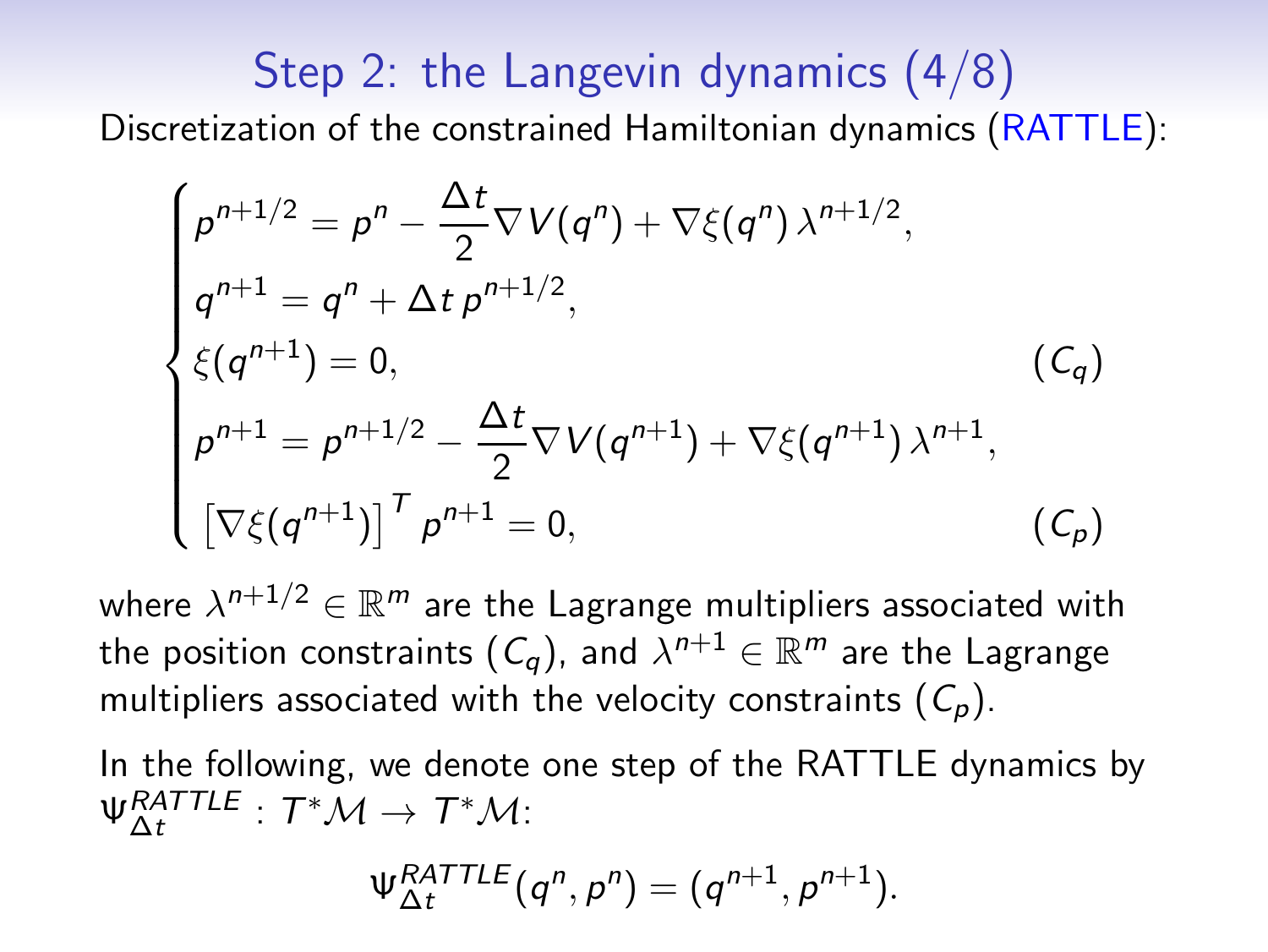Discretization of the constrained Langevin dynamics (Strang splitting):

$$
\begin{cases}\n(q^n, p^{n+1/4}) = \Psi_{\Delta t/2}^{OU}(q^n, p^n) \\
(q^{n+1}, p^{n+3/4}) = \Psi_{\Delta t}^{RATTLE}(q^n, p^{n+1/4}) \\
(q^{n+1}, p^{n+1}) = \Psi_{\Delta t/2}^{OU}(q^{n+1}, p^{n+3/4})\n\end{cases}
$$

But there is still a bias due to time discretization...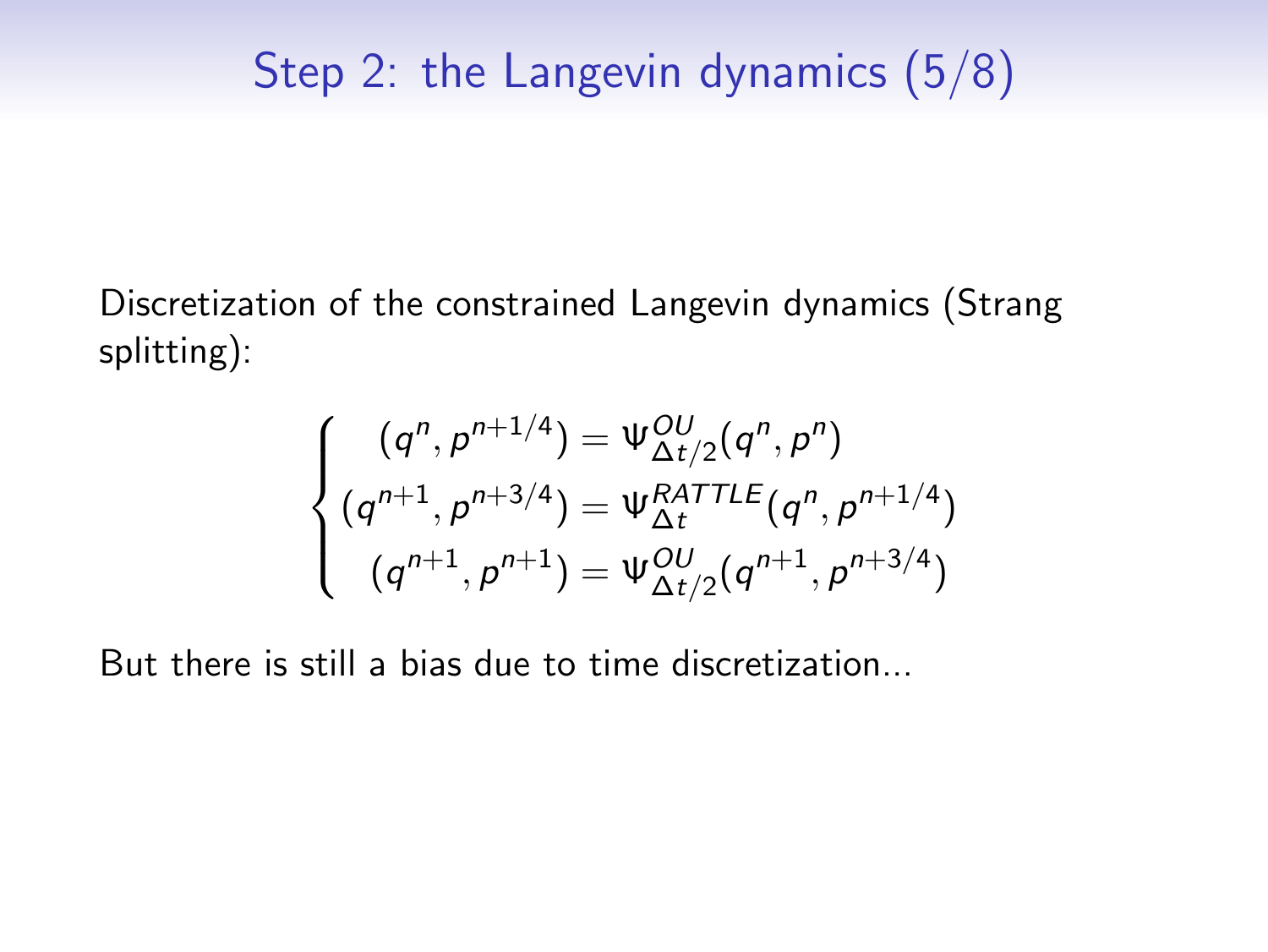## Step 2: the Langevin dynamics (6/8)

Let us denote by

$$
S(q,p)=(q,-p)
$$

the momentum reversal map and

$$
\Psi_{\Delta t}(q,p) = S\left(\Psi_{\Delta t}^{RATTLE}(q,p)\right).
$$

Fundamental properties of RATTLE: for  $\Delta t$  small enough,

- $\Psi_{\Delta t}(\Psi_{\Delta t}(q, p)) = (q, p)$
- $\Psi_{\Lambda}$  is a symplectic map, which thus preserves  $\sigma_{T^*M}$

[Hairer, Lubich, Wanner, 2006] [Leimkuhler, Reich, 2004].

One can thus add a Metropolis Hastings rejection step to get unbiased samples: if  $(q', p') = \Psi_{\Delta t}(q, p)$ , the MH ratio writes:

$$
\frac{\delta_{\Psi_{\Delta t}^{\text{rev}}(q',p')}(dq\,dp) e^{-H(q',p')}\,\sigma_{T^*\mathcal{M}}(dq'\,dp')}{\delta_{\Psi_{\Delta t}^{\text{rev}}(q,p)}(dq'\,dp') e^{-H(q,p)}\,\sigma_{T^*\mathcal{M}}(dq\,dp)} = e^{-H(q',p')+H(q,p)}.
$$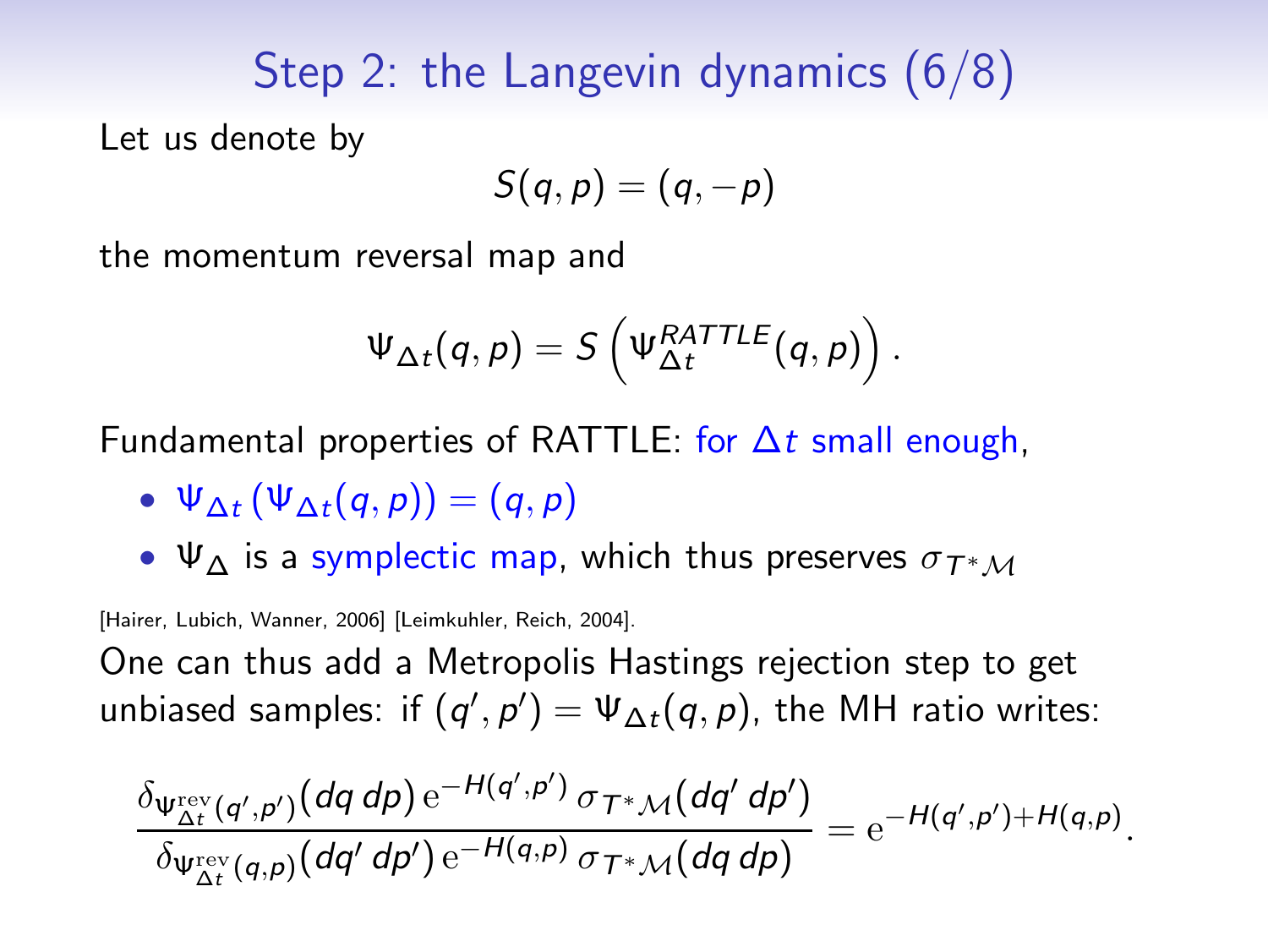# Step 2: the Langevin dynamics (7/8)

#### Constrained Generalized Hybrid Monte Carlo algorithm ([TL, Rousset,

Stoltz 2012], constrained version of [Horowitz 1991]).

$$
\begin{cases}\n(q^n, p^{n+1/4}) = \Psi_{\Delta t/2}^{\text{OU}}(q^n, p^n) \\
(\tilde{q}^{n+1}, \tilde{p}^{n+3/4}) = \Psi_{\Delta t}(q^n, p^{n+1/4}) \\
\text{If } U^n \le e^{-H(\tilde{q}^{n+1}, \tilde{p}^{n+3/4}) + H(q^n, p^{n+1/4})} \\
\text{accept the proposal: } (q^{n+1}, p^{n+3/4}) = (\tilde{q}^{n+1}, \tilde{p}^{n+3/4}) \\
\text{else reject the proposal: } (q^{n+1}, p^{n+3/4}) = (q^n, p^{n+1/4}). \\
\tilde{p}^{n+1} = -p^{n+3/4} \\
(q^{n+1}, p^{n+1}) = \Psi_{\Delta t/2}^{\text{OU}}(q^{n+1}, \tilde{p}^{n+1})\n\end{cases}
$$

where  $U^n \sim \mathcal{U}(0, 1)$ .

Remark: If  $\Delta t \gamma/4 = 1$ , then  $p^{n+1/4} = \Pi^*(q^n)(G^n) \sim \kappa_{q^n}$ . One thus obtains a constrained HMC algorithm, consistent with the constrained overdamped Langevin discretized with a timestep  $\Delta t^2/2$  (MALA).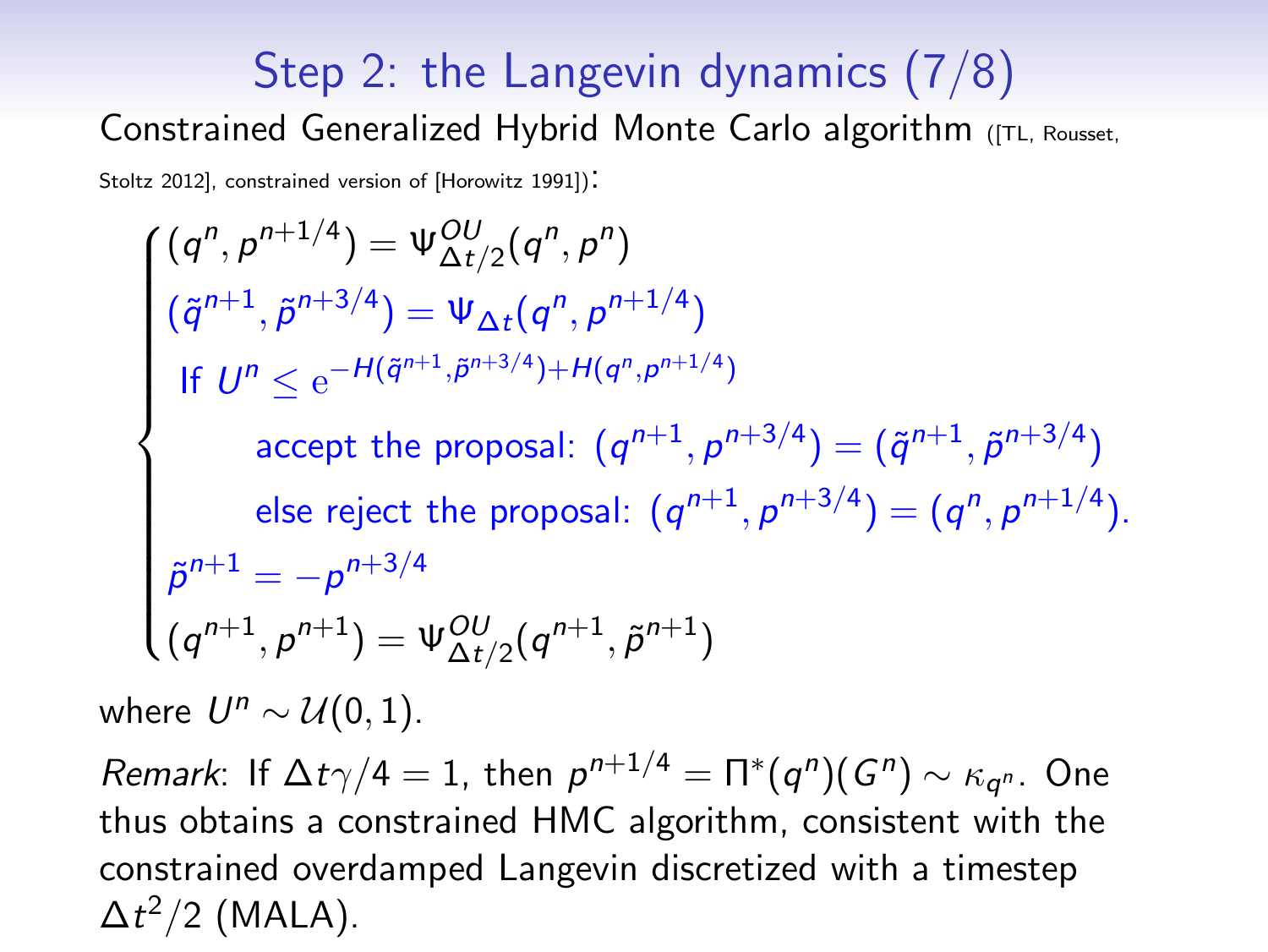# Step 2: the Langevin dynamics (8/8)

Problem: RATTLE is only well defined and reversible for locally small timesteps. Three possible difficulties:

- $\Psi_{\Delta t}(q, p)$  may not be defined;
- If  $\Psi_{\Delta t}(q, p)$  is well defined,  $\Psi_{\Delta t}(\Psi_{\Delta t}(q, p))$  may not be defined;
- If  $\Psi_{\Delta t}(q, p)$  and  $\Psi_{\Delta t}(\Psi_{\Delta t}(q, p))$  are well defined, one may have  $\Psi_{\Delta t}(\Psi_{\Delta t}(q, p)) \neq (q, p)$ .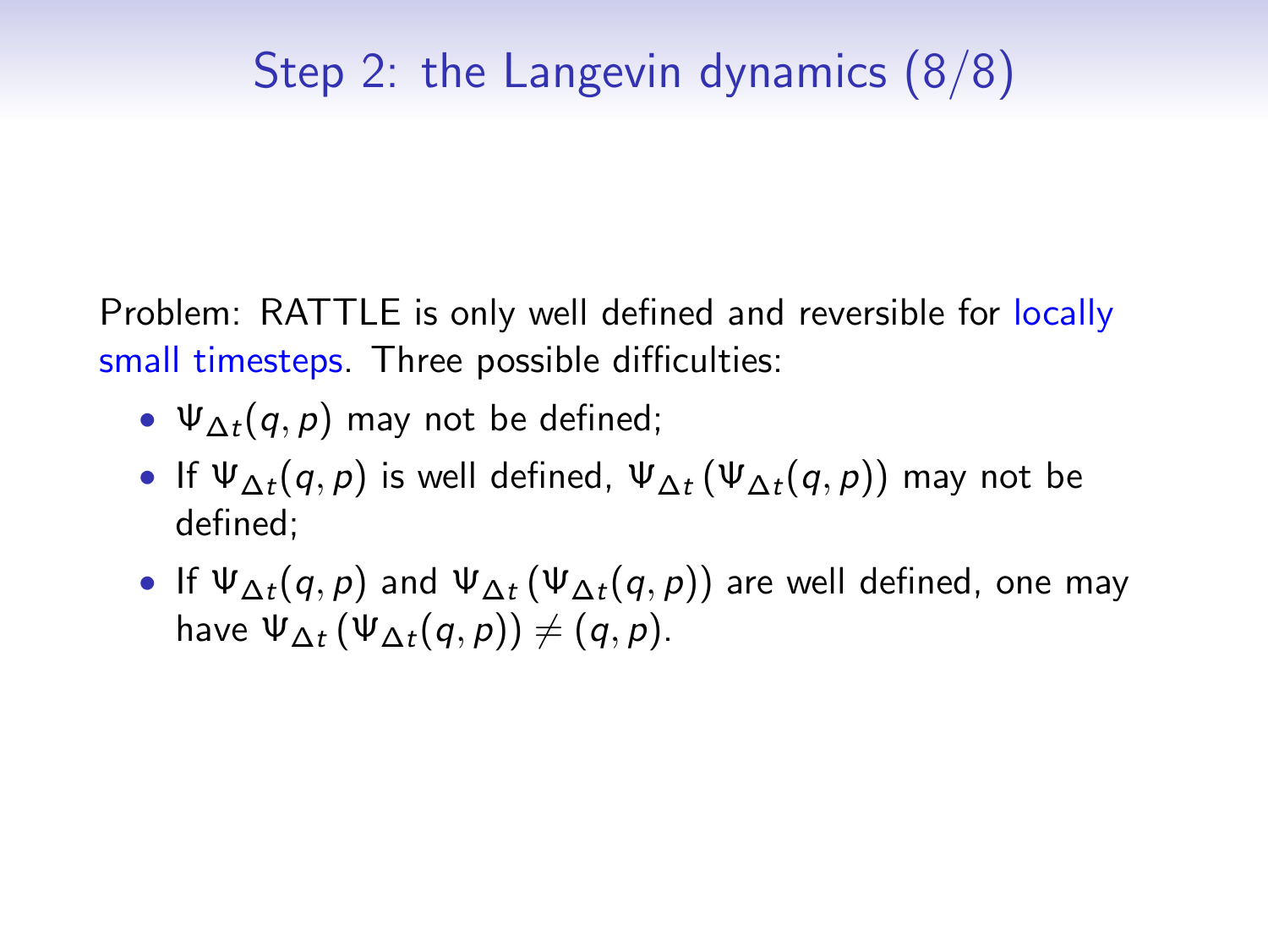## Step 3: the reverse projection check  $(1/8)$

<span id="page-15-0"></span>In order to introduce the ensemble where RATTLE is well defined, let us rewrite the RATTLE dynamics as follows:

$$
\begin{cases}\n q^{n+1} = q^n + \Delta t \left[ p^n - \frac{\Delta t}{2} \nabla V(q^n) \right] + \Delta t \nabla \xi(q^n) \lambda^{n+1/2}, \\
 p^{n+1} = \Pi^*(q^n) \left( p^n - \frac{\Delta t}{2} \left( \nabla V(q^n) + \nabla V(q^{n+1}) \right) + \nabla \xi(q^n) \lambda^{n+1/2} \right)\n\end{cases}
$$

where

$$
\Delta t \lambda^{n+1/2} = \Lambda \left( q^n, q^n + \Delta t \left[ p^n - \frac{\Delta t}{2} \nabla V(q^n) \right] \right).
$$

The function  $\Lambda: \mathcal{D} \to \mathbb{R}^m$ , where  $\mathcal D$  is an open set of  $\mathcal M \times \mathbb{R}^d$  is the Lagrange multiplier function which satisfies:

$$
\forall (q,\tilde{q})\in \mathcal{D},\ \tilde{q}+\nabla \xi(q)\Lambda(q,\tilde{q})\in \mathcal{M}.
$$

We will discuss later how to rigrously build such a Lagrange multiplier function.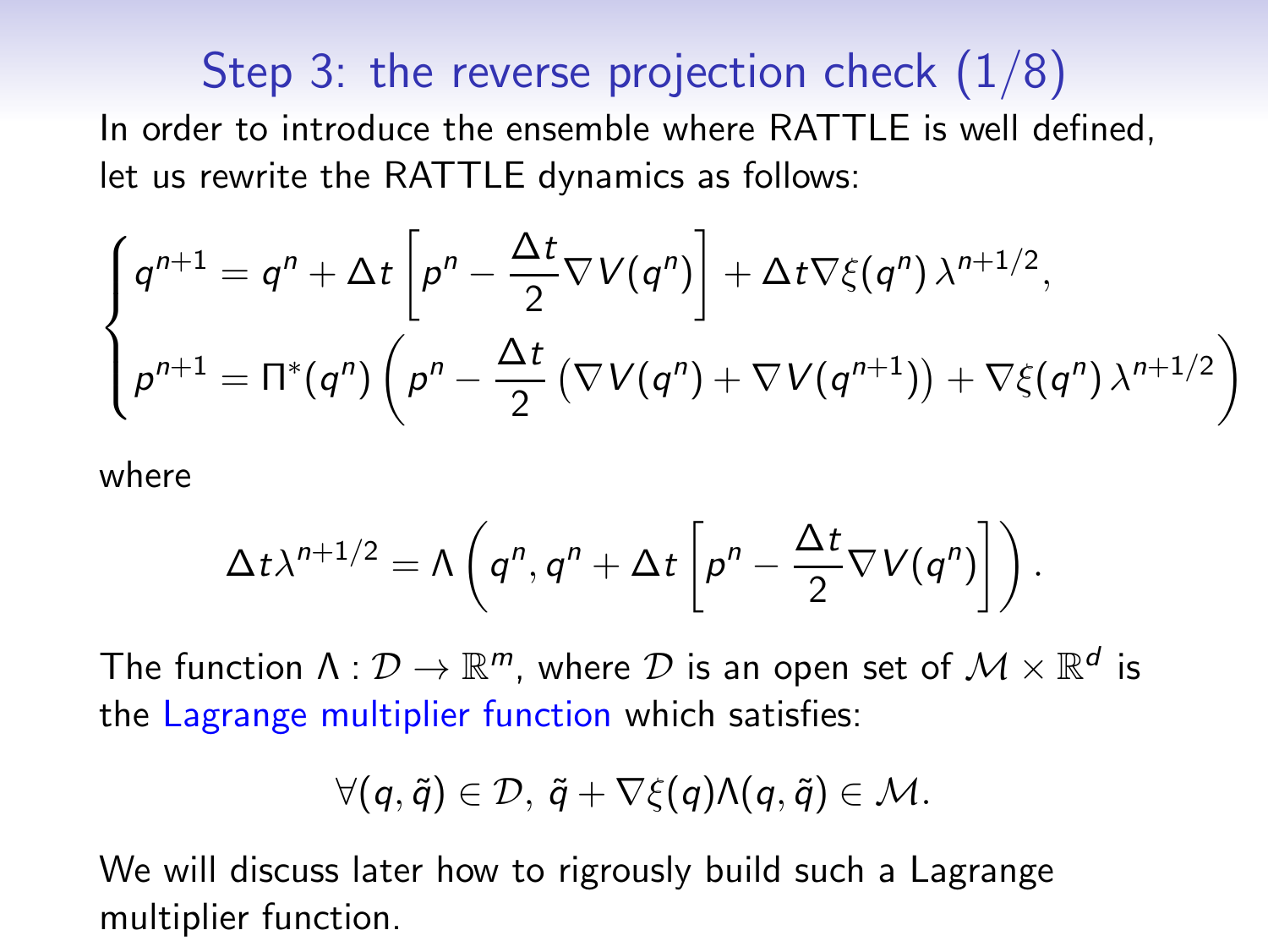The function  $\Lambda$  is only defined on  $\mathcal D$  and thus  $\Psi_{\Delta t}^{RATTLE}$  is only defined on the open set:

$$
A = \left\{ (q,p) \in \mathcal{T}^*\mathcal{M}, \ \left( q, q+\Delta t \ M^{-1} \left[ p - \frac{\Delta t}{2} \nabla V(q) \right] \right) \in \mathcal{D} \right\}
$$

and likewise,  $\Psi_{\Delta t} = S \circ \Psi_{\Delta t}^{RATILE}$  is defined on A.

Proposition ([TL, Rousset, Stoltz 2018]) If  $\Lambda$  is  $C^1$ , then  $\Psi_{\Delta t}: A \to T^*\mathcal{M}$  is a  $C^1$  local diffeomorphism, locally preserving the phase-space measure  $\sigma_{T^*M}(dq\ dp)$ .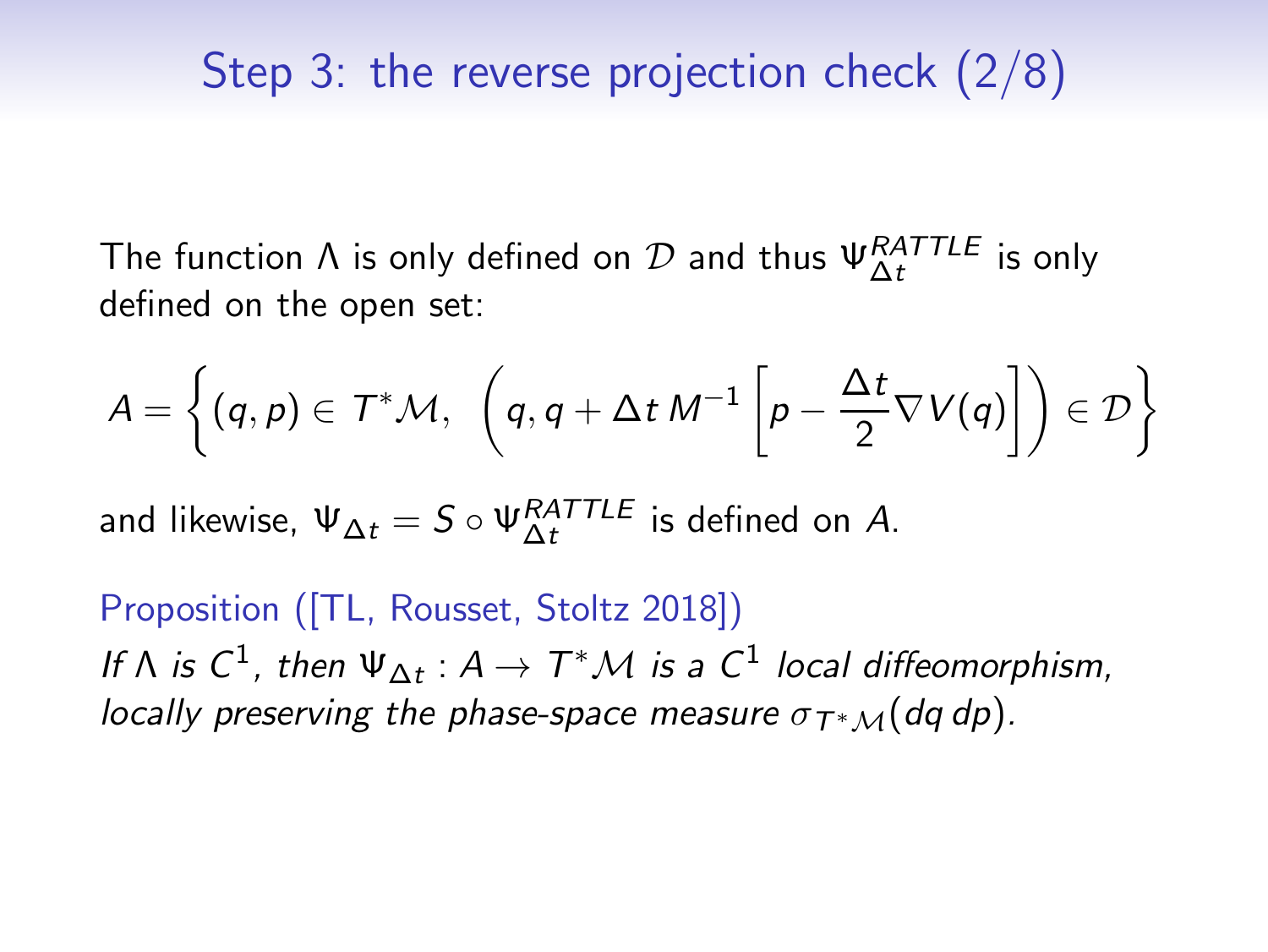Step 3: the reverse projection check (3/8) Let us now introduce the RATTLE dynamics with momentum reversal and reverse projection check: for any  $(q, p) \in T^*\mathcal{M}$ ,

$$
\Psi^{\text{rev}}_{\Delta t}(q,p) = \Psi_{\Delta t}(q,p) 1_{\{(q,p) \in B\}} + (q,p) 1_{\{(q,p) \notin B\}}
$$

where the set  $B \subset A \subset T^*\mathcal{M}$  is defined by

$$
B=\Big\{(q,p)\in A,\,\Psi_{\Delta t}(q,p)\in A\,\,\text{and}\,\,(\Psi_{\Delta t}\,(\Psi_{\Delta t})(q,p))=(q,p)\Big\}.
$$

### Proposition ([TL, Rousset, Stoltz 2018])

Let us assume that  $\Lambda$  is  $C^1$  and satisfies the non-tangential condition:  $\forall (q, \tilde{q}) \in \mathcal{D}$ ,

$$
\left[\nabla\xi\left(\tilde{q}+\nabla\xi(q)\Lambda(q,\tilde{q})\right)\right]^T\nabla\xi(q)\in\mathbb{R}^{m\times m} \text{ is invertible.}
$$

Then, the set B is the union of path connected components of the open set  $A\cap \Psi_{\Delta t}^{-1}(A)$ . It is thus an open set of  $T^*\mathcal{M}$ . Moreover,  $\Psi_{\Delta t}^{\text{rev}}:T^*\mathcal{M}\to \overline{T}^*\mathcal{M}$  is globally well defined, preserves globally the measure  $\sigma_{T^* \mathcal{M}}(dq \, dp)$  and satisfies  $\Psi_{\Delta t}^{\text{rev}} \circ \Psi_{\Delta t}^{\text{rev}} = \text{Id}.$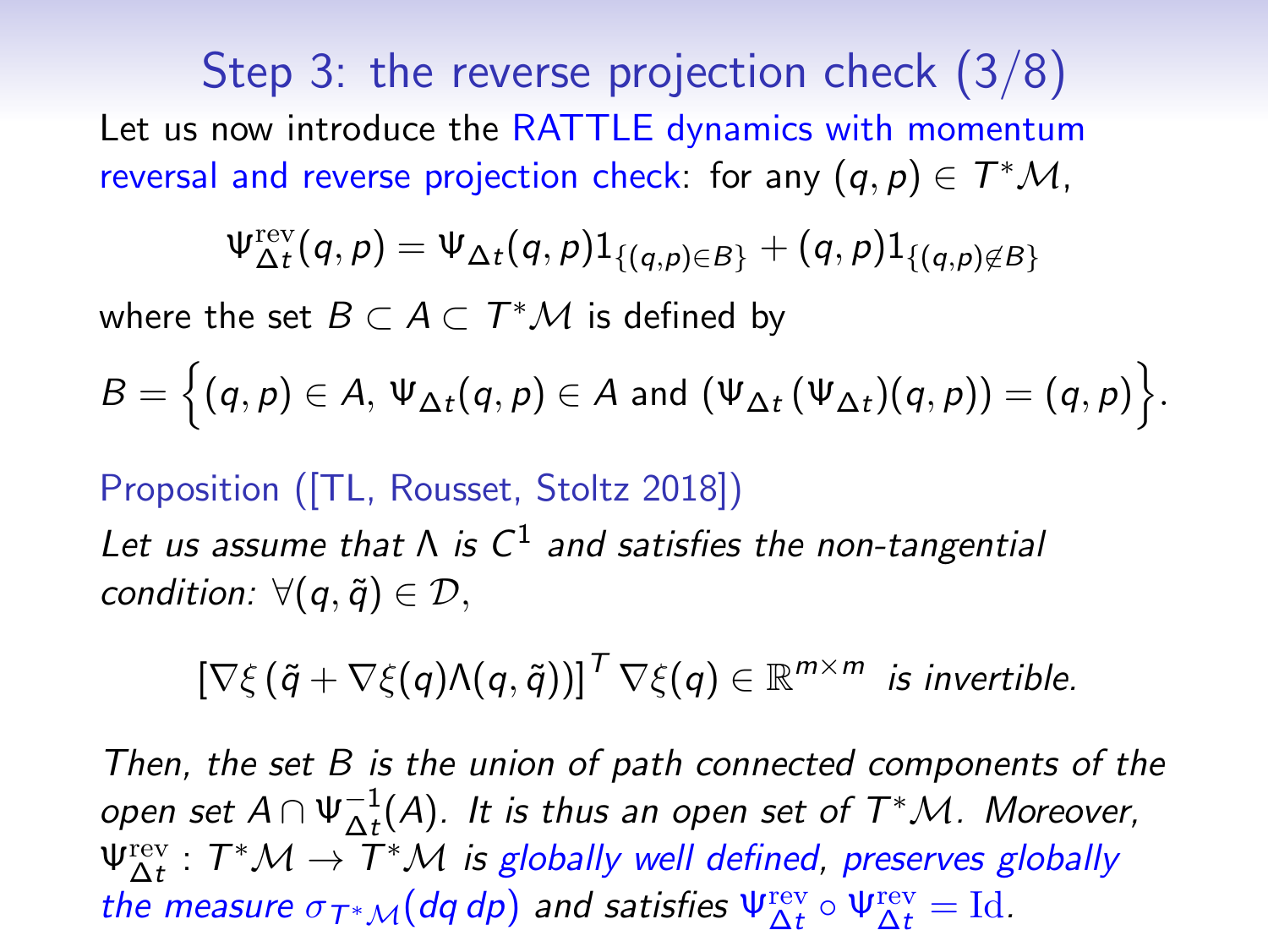# Step 3: the reverse projection check (4/8)

Practically,  $\Psi_{\Delta t}^{\text{rev}}(q, p)$  is obtained from  $(q, p) \in T^*\mathcal{M}$  by the following procedure:

- (1) check if  $(q, p)$  is in A; if not return  $(q, p)$ ;
- (2) when  $(q, p) \in A$ , compute the configuration  $(q^1, p^1)$  obtained by one step of the RATTLE scheme;
- (3) check if  $(q^1, -p^1)$  is in A; if not, return  $(q, p)$ ;
- (4) compute the configuration  $(q^2, -p^2)$  obtained by one step of the RATTLE scheme starting from  $(q^{1}, -p^{1});$

(5) if  $(q^2, p^2) = (q, p)$ , return  $(q^1, -p^1)$ ; otherwise return  $(q, p)$ . The steps (3)-(4)-(5) correspond to the reverse projection check [Goodman, Holmes-Cerfon, Zappa, 2017].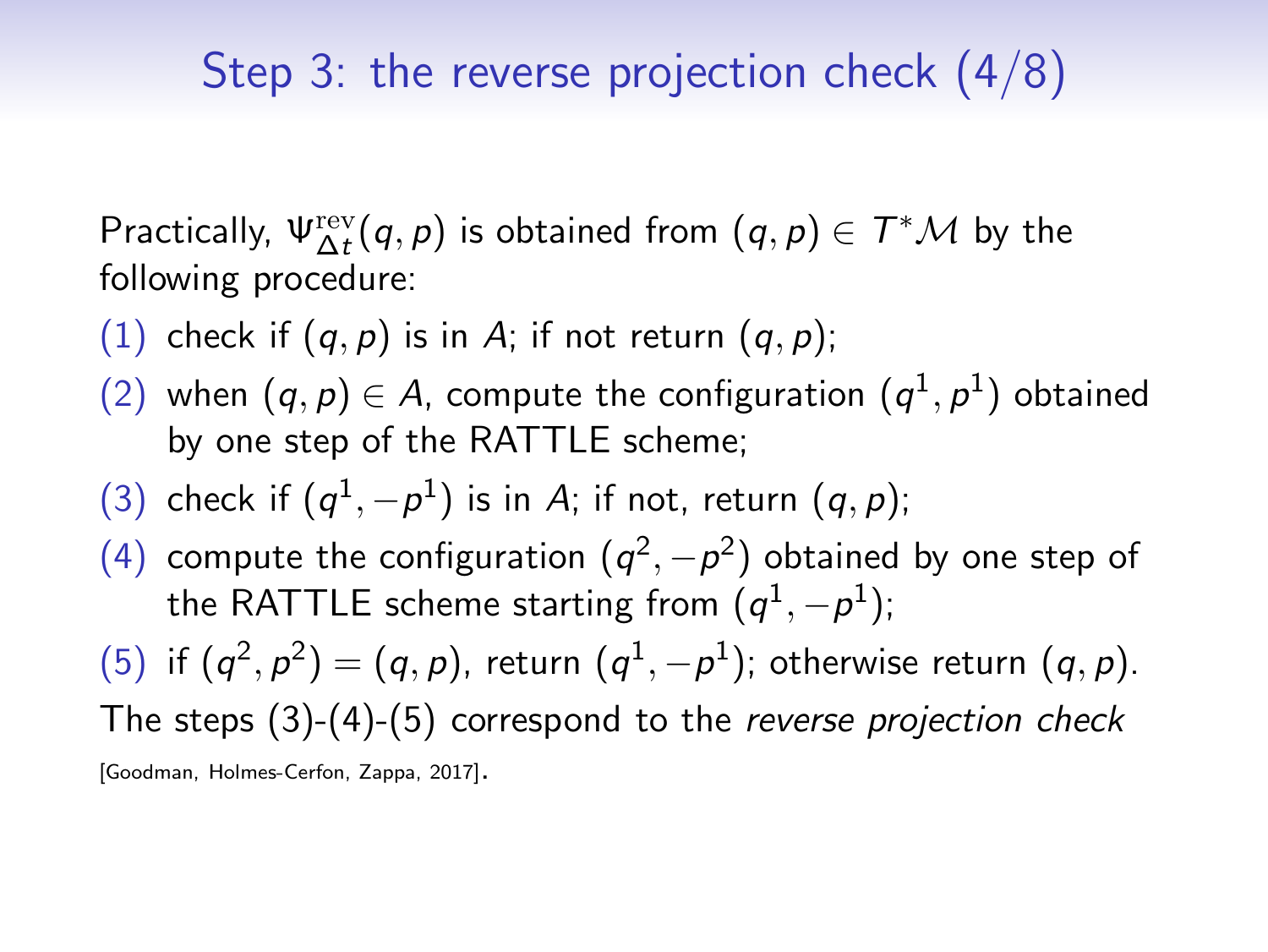## Step 3: the reverse projection check (5/8)

The reverse projection check is useful!



Here,  $V = 0$  and the projection is defined as the closest point to M. Notice that  $q'' \neq q!$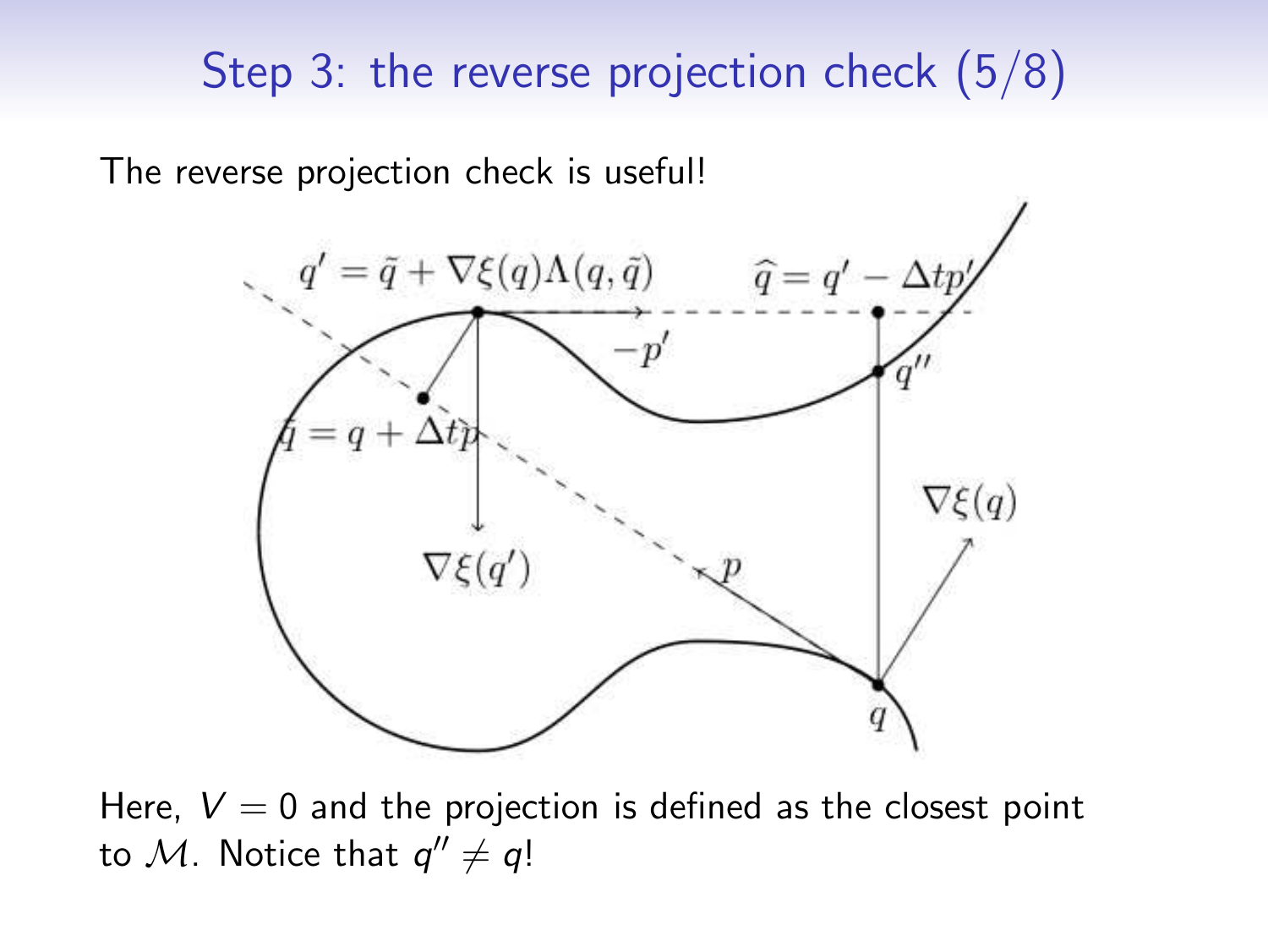# Step 3: the reverse projection check (6/8)

Assume for simplicity that  $\exists \alpha >0, \, \{q\in \mathbb{R}^d, \|\xi(q)\|\leq \alpha\}$  is compact. How to build admissible Lagrange multiplier functions?

- Theoretically, one can use the implicit function theorem to build a function  $\Lambda(q, \tilde{q})$  for  $\tilde{q}$  in a neighborhood of q.
- Numerically, one can use the Newton algorithm to extend this local construction and compute the Lagrange multipliers for  $\tilde{q}$ far from q: perform a given number of iterations of the Newton algorithm; the set  $D$  is defined as the configurations for which convergence is obtained.

One can check that  $B$  is non empty with these Lagrange multiplier functions.

Both constructions rely on the existence of a Lagrange multiplier function  $\Lambda: \mathcal{D}_{\text{imp}} \to \mathbb{R}^m$  where  $\mathcal{D}_{\text{imp}}$  is an open subset of  $\mathcal{M} \times \mathbb{R}^d$ which contains  $\{(\mathbf{q}, \tilde{\mathbf{q}}) \in \mathcal{M} \times \mathcal{M}, [\nabla \xi(\mathbf{q})]^T \nabla \xi(\tilde{\mathbf{q}})$  is invertible.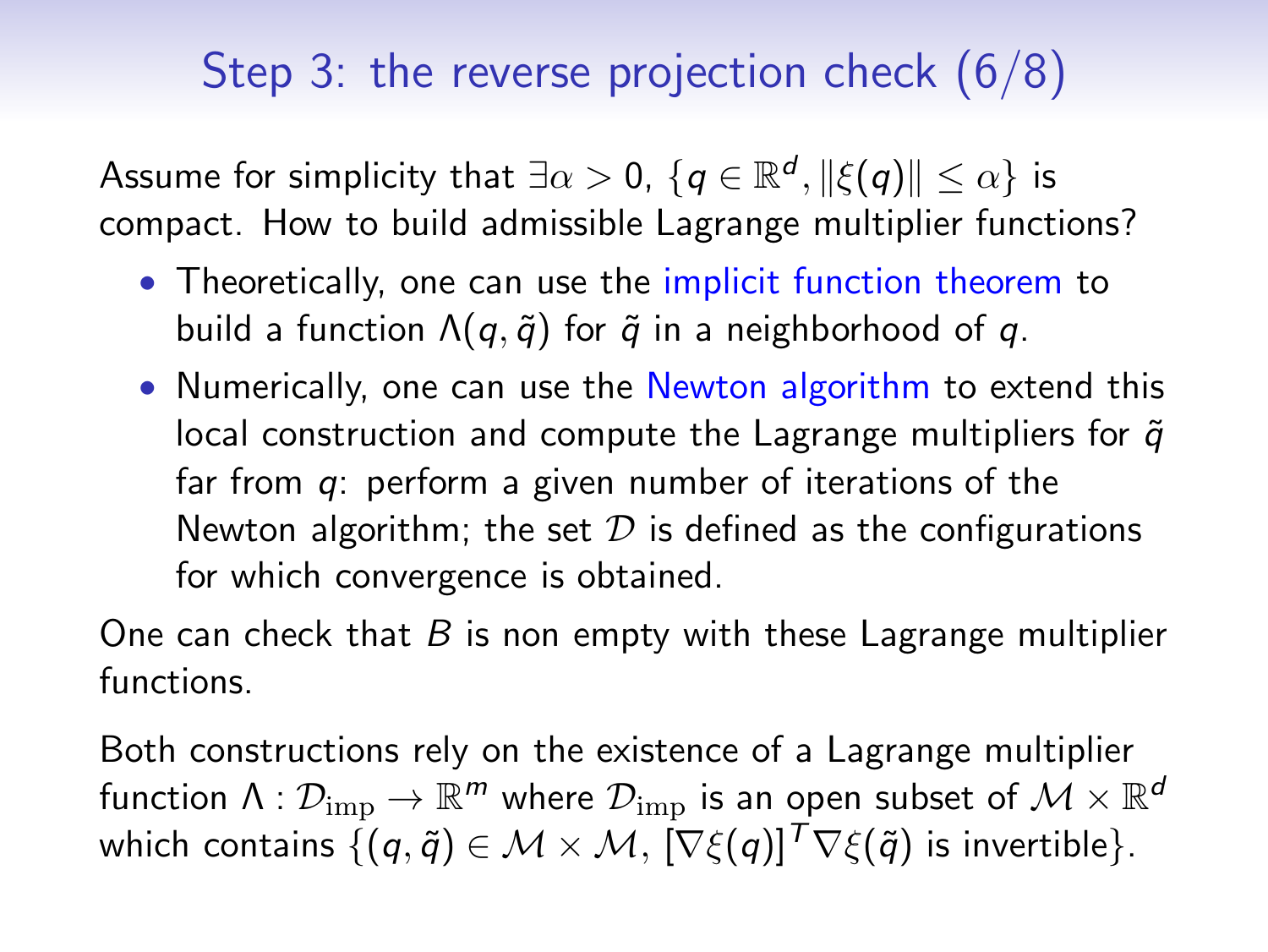# Step 3: the reverse projection check (7/8) The constrained GHMC algorithm writes:

$$
\begin{cases}\n(q^n, p^{n+1/4}) = \Psi_{\Delta t/2}^{\text{OU}}(q^n, p^n) \\
(\tilde{q}^{n+1}, \tilde{p}^{n+3/4}) = \Psi_{\Delta t}^{\text{rev}}(q^n, p^{n+1/4}) \\
\text{If } U^n \le e^{-H(\tilde{q}^{n+1}, \tilde{p}^{n+3/4}) + H(q^n, p^{n+1/4})} \\
\text{accept the proposal: } (q^{n+1}, p^{n+3/4}) = (\tilde{q}^{n+1}, \tilde{p}^{n+3/4}) \\
\text{else reject the proposal: } (q^{n+1}, p^{n+3/4}) = (q^n, p^{n+1/4}) \\
\tilde{p}^{n+1} = -p^{n+3/4} \\
(q^{n+1}, p^{n+1}) = \Psi_{\Delta t/2}^{\text{OU}}(q^{n+1}, \tilde{p}^{n+1})\n\end{cases}
$$

where  $U^n \sim \mathcal{U}(0, 1)$ .

#### Proposition ([TL, Rousset, Stoltz 2018])

The Markov chain  $(q^n, p^n)_{n\geq 0}$  admits  $\mu$  as an invariant measure. To prove ergodicity, it remains to check irreducibility [Hartmann, 2008].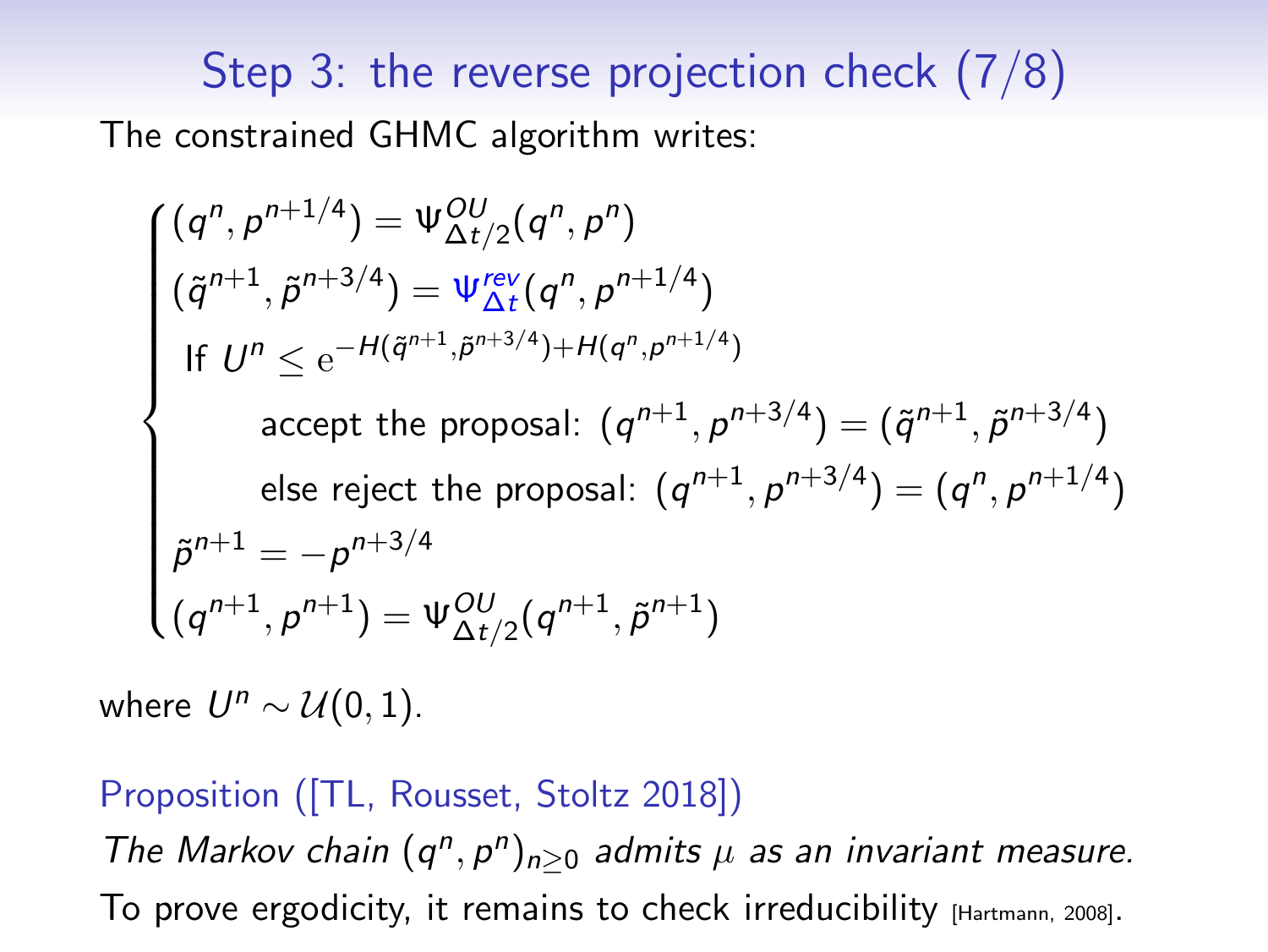# Step 3: the reverse projection check (8/8)

Remarks:

- In  $\Psi_{\Delta t}^{rev}$ , one can use any potential V! Choosing the potential V of the target measure is good to increase the acceptance probability.
- If  $\Delta t \gamma/4 = 1$ , one obtains a HMC (or MALA) algorithm. If  $\Delta t\gamma/4=1$  and  $V=0$  in  $\Psi_{\Delta t}^{\mathsf{rev}},$  this is a constrained random walk MH algorithm [Goodman, Holmes-Cerfon, Zappa, 2017].
- In pratice, one can use K steps of RATTLE within  $\Psi^{rev}$  to get less correlated samples. [Bou-Rabee, Sanz Serna]
- If  $\psi_{\Delta t}^{\text{rev}}(q^n, p^{n+1/4}) = \psi_{\Delta t}(q^n, p^{n+1/4})$  (reverse projection check OK), one obtains a consistent discretization of the constrained Langevin dynamics.
- Similar ideas can be used to enforce inequality constraints.
- It may be interesting for numerical purposes to consider non identity mass matrices.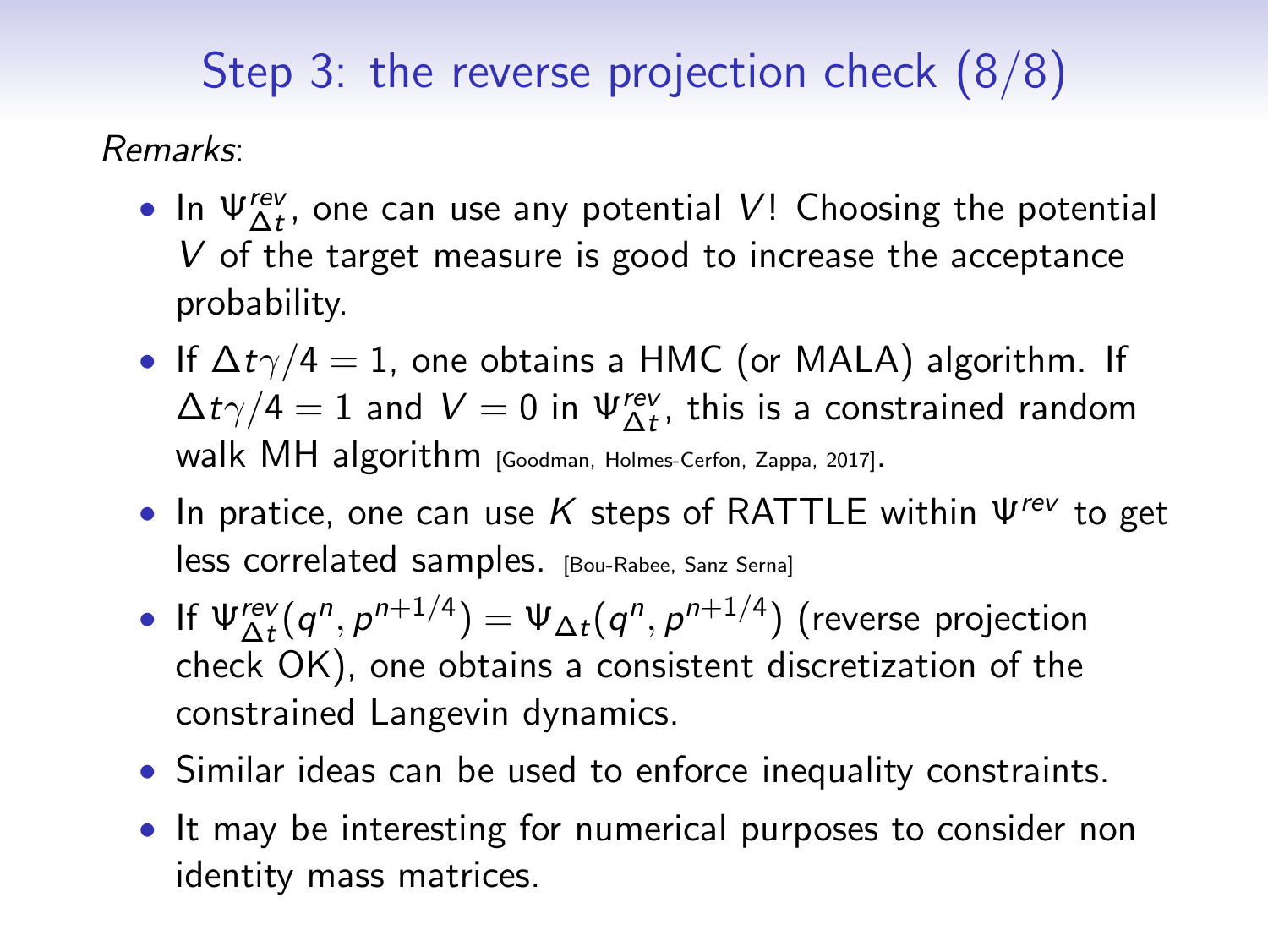## Numerical experiments (1/3)

<span id="page-23-0"></span>Let M be the three-dimensional torus  $\mathcal{M} = \{q \in \mathbb{R}^3, \, \xi(q) = 0\}$ where

$$
\xi(q) = \left(R - \sqrt{x^2 + y^2}\right)^2 + z^2 - r^2,
$$

with  $0 < r < R$ . Let us consider for  $\nu = \sigma_{T^*M}$  the uniform measure on M.



"partial reverse check" = do not check  $\Psi_{\Delta t} \circ \Psi_{\Delta t} = \text{Id} \Rightarrow \text{BIAS!}$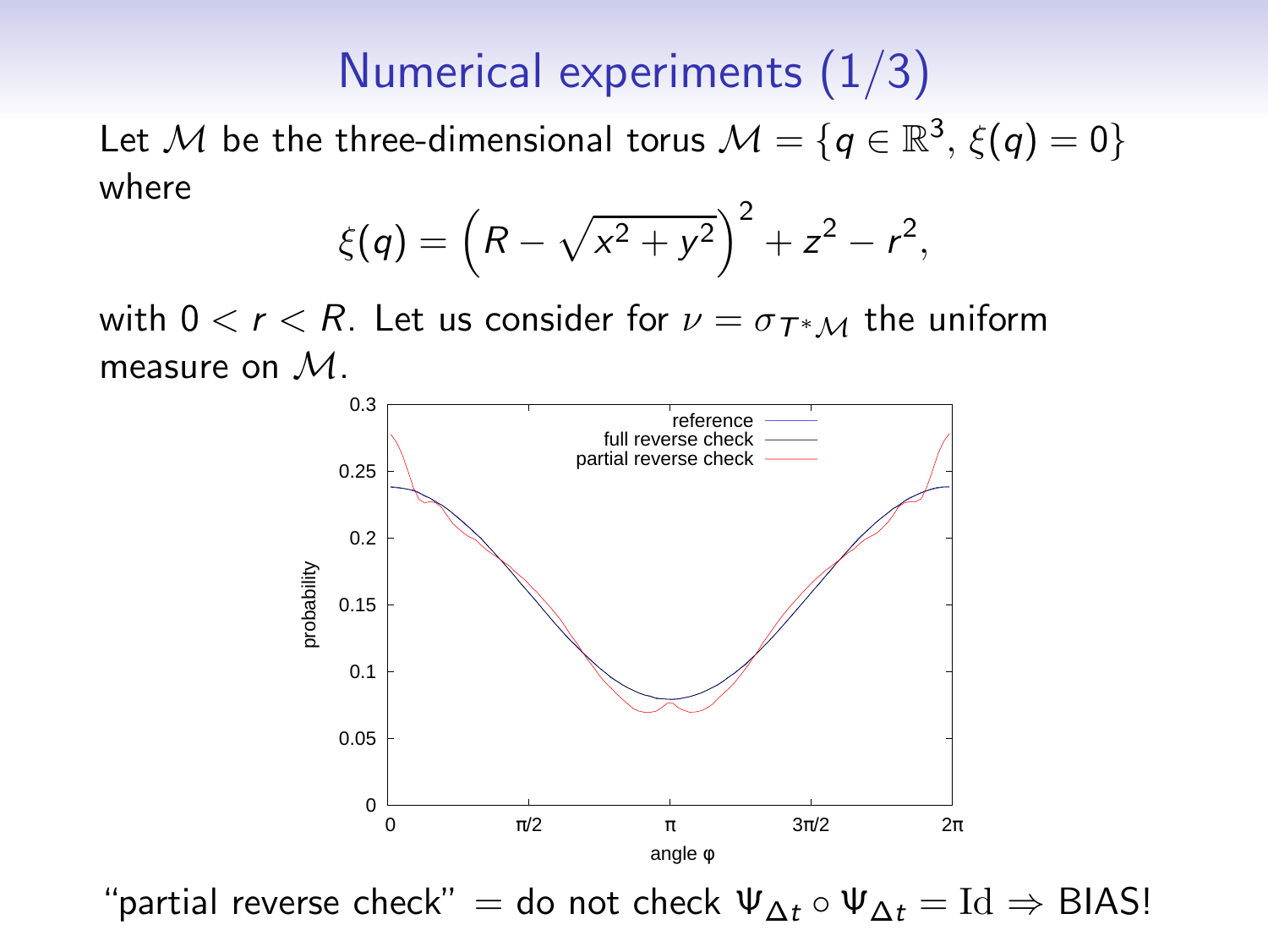## Numerical experiments (2/3)

Let us now consider a double well case:  $\nu = \mathrm{e}^{-\bm{V}}\sigma_{\bm{\mathcal{T}}^*\mathcal{M}}$  where  $V(x, y, z) = k(x^2 - R^2)^2$ .

Typical trajectories for the GHMC dynamics (left  $\Delta t = 0.05$ , right  $\Delta t = 3$ :

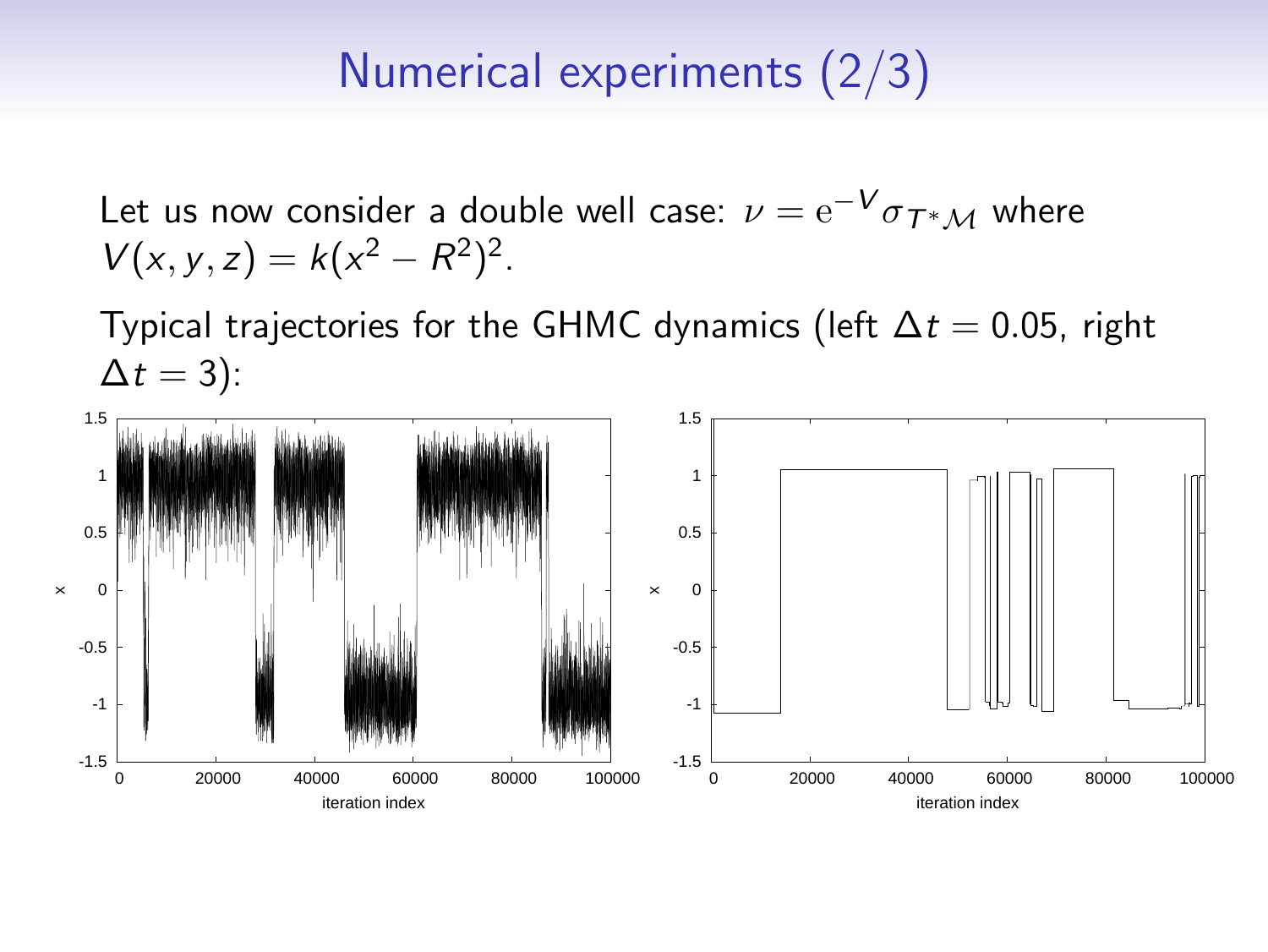# Numerical experiments (3/3)

Analysis of the efficiency (left mean residence duration, right: non-reversibility rejection rate)



The optimal timestep is of the order of 0.7. For such timesteps, the rejections due to the non reversibility condition  $(q^n, p^n) \neq \Psi_{\Delta t} \circ \Psi_{\Delta t} (q^n, p^n)$  are of the order of 15-20%, the total rejection rate being about 90%.

 $\rightarrow$  reverse projection check is useful to get efficient algorithms.